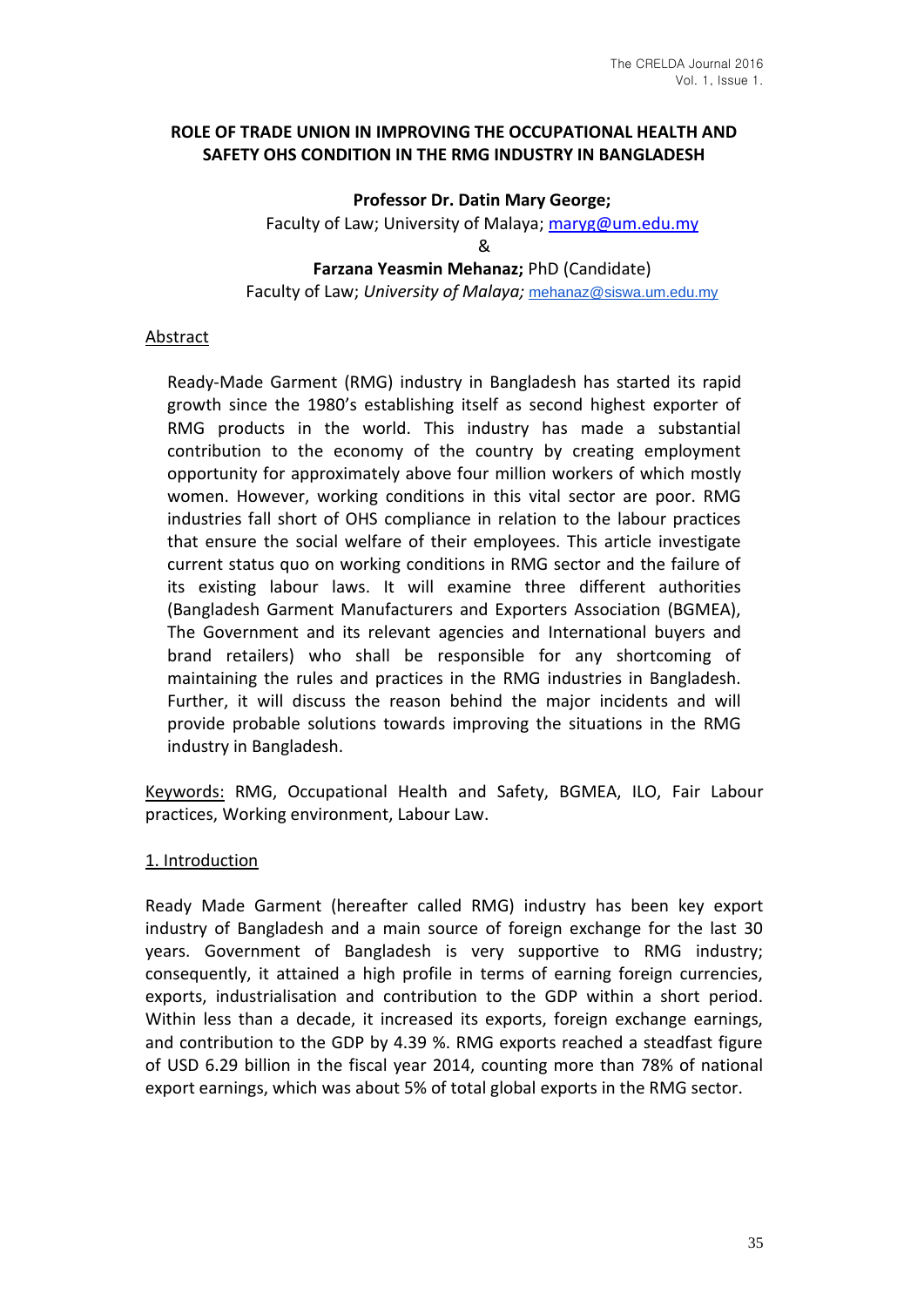It further contributes 10% to the country's GDP.<sup>137</sup> RMG products are exported mainly to the United States of America and the European Union. Bangladesh's garment industry provides employment to about than 3.6 million workers, which 2.8 million are women.<sup>138</sup> Workers in these garment factories are almost always illiterate. They have very limited knowledge of human rights, working conditions and labour standards. Despite tremendous success of the RMG sector, poor working conditions in the factories and a lack of Social compliance are serious concerns which led to labour unrest and damage to institutions and property. As a result, there is a rising fear in Bangladesh that the readymade garments sector may face a decline in demand, especially after the tragic incident at Rana Plaza near Dhaka in April 24, 2013.

Social compliance in the RMG industry is a key requirement for most of the world's garments buyers. It ensures labour rights, labour standards, fair labour practices and a Code of Conduct. This article is an attempt to identify workers' knowledge and realization about occupational health and safety practices in RMG industries from direct interviews and analysing the overall situation of current occupational health and safety practices in accordance with compliance in RMG industry of Bangladesh. The research also tries to reveal the progress and improvements done in occupational health and safety standards as well as maintaining social compliances in RMG sector by the Government of Bangladesh, RMG owners, Bangladesh Garment Manufacturer and Exporter's Association (BGMEA) and foreign stakeholders after Rana Plaza disaster.

## 2. Working Environment in the RMG Industry in Bangladesh

Most of the RMG garment factories do not provide proper working environment in Bangladesh to meet the minimum standard of health and safety regulation. Health and Safety regulations, as prescribed in Factory Rules 1979 of Bangladesh<sup>139</sup> are not considered in the RMG sector and are hardly enforced by government. Most factories do not have adequate ventilation and exhaust fans that leave the garments workers exposed to toxic substances and dust. Raw materials contain dust and fiber particles that are hanging in the air. Dye, a toxic substance emitted from coloured cloth, spreads in the workshop. As a result, many workers suffer from constant fatigue, headaches, anaemia, fever, chest, stomach, eye and ear pain, cough and cold, diarrhoea, dysentery, urinary tract infection and reproductive health problems due to overwork which is a clear

<sup>137</sup> Parvez, Ekramul & Redwan, 'A study on occupational health and safety practices in RMG factories of Bangladesh in accordance with compliance after Rana Plaza' International Journal of Business and Management (2015) Vol. 3 Issue 5, p.214.

<sup>138</sup> Parvez, Ekramul & Redwan, p. 214.

<sup>&</sup>lt;sup>139</sup> Absar Syeda Sharmin, 'Problems surrounding wages: the ready-made garment sector in Bangaldesh' (2001) Labour and management in development journal 2, p. 7; Pratima Paulmajumder & Anwara begum ,'the gender imbalances in the export oriented garment industry in Bangladesh', policy research report on gender and development working paper series (2000) no. 12, p.3.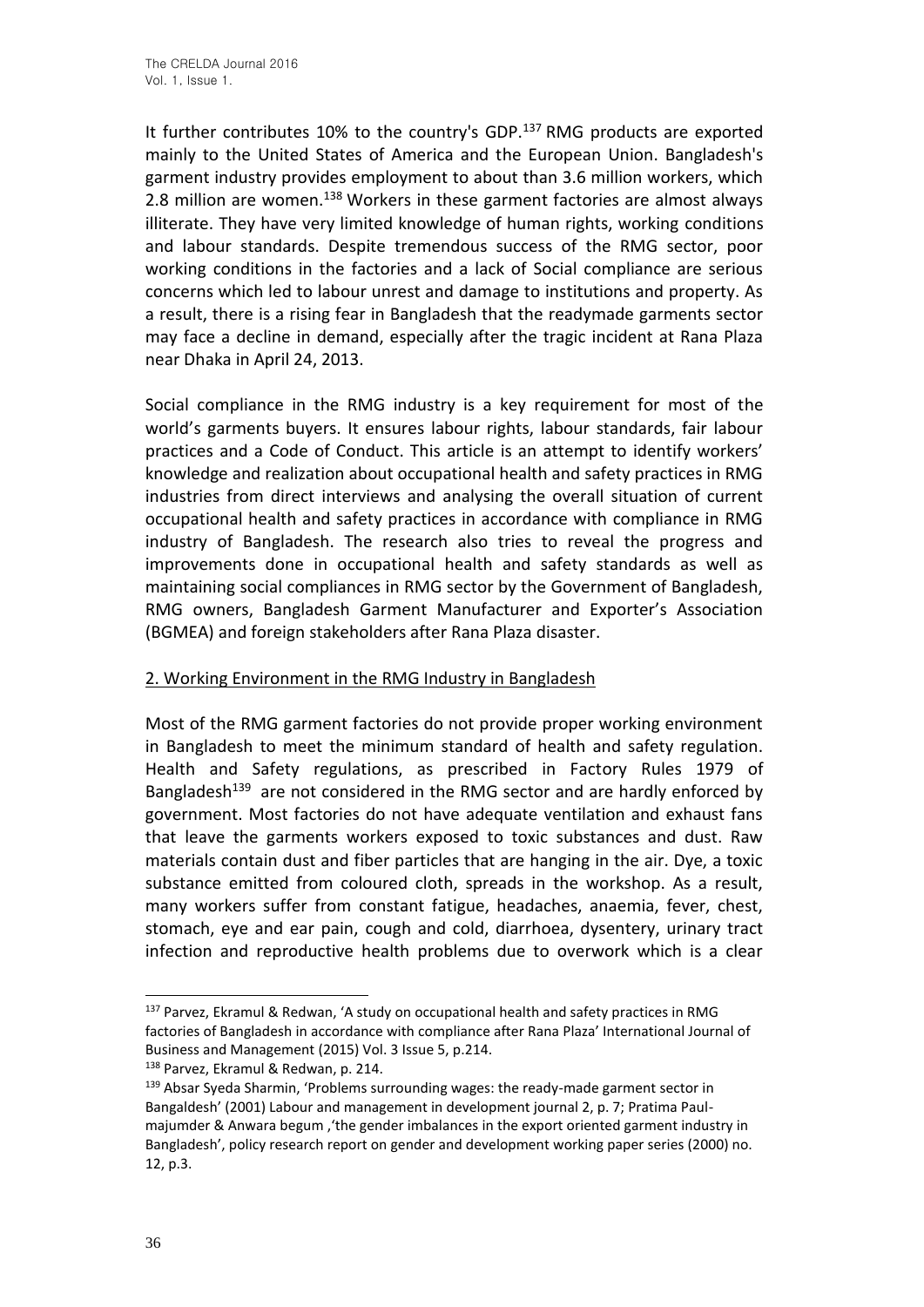labour law violations. In fact the Factories Act of 1965 sets the occupational safety and health standards in Bangladesh, but it is rarely enforced.<sup>140</sup>

Moreover, many of the factories do not meet the minimum standards prescribed in building and construction legislation. $141$  As a result, fire is common, buildings often collapse and faulty building design results in the death of workers. Compensation following an incident is rare. Before Rana Plaza disaster, the Spectrum Factory building collapse of April 2005 killed 64 workers, injured over 70 and left hundreds jobless. $142$  Furthermore places of employment in the garments sector are vulnerable for fire, which are said to have claimed thousands of lives in the past two years. Frequent garments factory fires taking many of lives due to lack of safe fire exits.

The two recent devastating tragedies pathetically indicate the poor development of occupational health and safety situation in RMG factories of Bangladesh. In November 24, 2012, a fire broke out at Tazreen fashion in Ashulia, Dhaka, killed 124 RMG workers.<sup>143</sup> The fire which started on the ground floor and was found to be caused by faulty wiring, blocked off all three stairwells within and hard to believe the factory had no emergency exits. Within six months in April 24, 2013, another tragic incident happened at Rana Plaza in Savar, Dhaka which had shaken the whole world. An eight story building housing several garment factories collapsed killing over 1,133 people.<sup>144</sup> At least 2000 RMG workers were severely injured and some of them had permanent physical damage. $145$  These two very incidents brought the issue of social compliance and its maintenance and monitoring in RMG factories of Bangladesh. Moreover, violations of the occupational safety and health codes are flagrant, as evidenced by the types of tragic and preventable accidents that occur in Bangladesh factories.<sup>146</sup>

Currently 60% of the factories are stationed in purpose-made buildings and 40% in shared and converted buildings though the situation was opposite before Rana Plaza incident in April, 2013.<sup>147</sup> International buyers and retailers do not want to place work orders in factories stationed in shared and converted buildings and as a result, owners in the coming years would require shifting in purpose-made

144 Parvez, Ekramul & Redwan, p.215.

<sup>140</sup> Doshi, G., 'Textile and Apparel Industry in Turkey' (2009) http://ezinearticles.com; viewed on 27/3/09

<sup>&</sup>lt;sup>141</sup> The Factory Rules of Bangladesh 1979.

<sup>142</sup> Alam M.J., Mamun, M.Z. and Islam, N. (2004). "Workplace Security of Female Garments Workers in Bangladesh", Social Science Review, Volume 21, No. 2, pp. 191-200.

<sup>&</sup>lt;sup>143</sup> Ahme S, Ray R, 'Health consequences of child labour in Bangladesh' (2014) Demographic Research 4: 111-150; Parvez, Ekramul & Redwan, p.215.

<sup>&</sup>lt;sup>145</sup> ILO 'Creating Safe and Heathy Workplaces for All' (2014) International Labour Organization pp: 1-18; Parvez, Ekramul & Redwan, p.215.

<sup>&</sup>lt;sup>146</sup> Paul Majumder, 'Health status of the Garment workers in Bangladesh; Findings from a survey of employer and employees', Bangladesh Institute of Development Studies (BIDS), (1998) Dhaka, Bangladesh.

<sup>&</sup>lt;sup>147</sup> Parvez, Ekramul & Redwan, p. 215.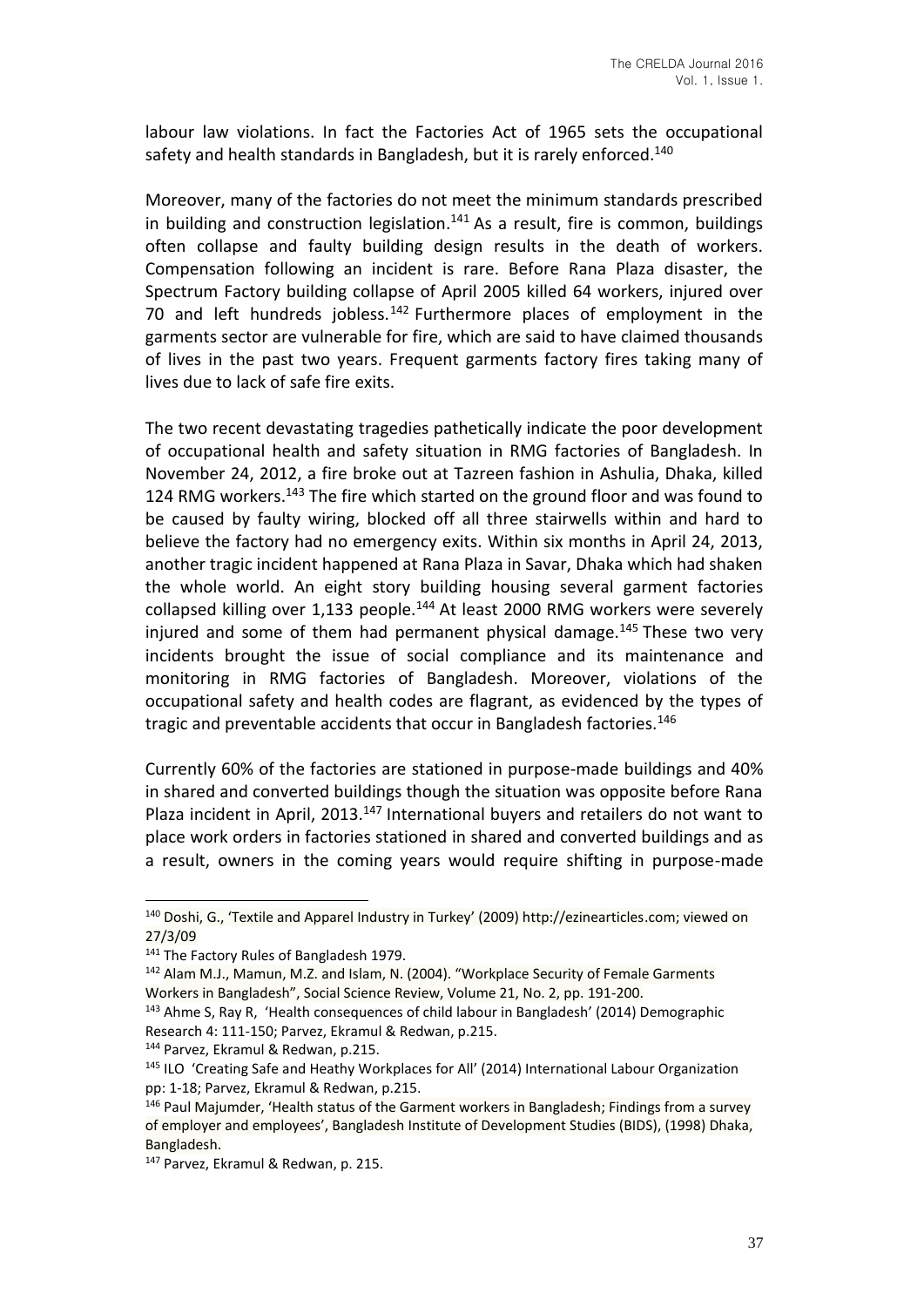structures. An inspection in 2013 revealed that faults related to workplace safety and other compliance issues were found in at least 700 export-oriented apparel units out of 2400 factories in Dhaka and Chittagong.<sup>148</sup> Bangladesh still cannot claim that even one of its 4000 active garment factories is 100% safe or compliant, even after three and half years of Rana Plaza disaster.

# 3. Responsible Parties involved in maintaining the RMG Sector in Bangladesh

There are three different authorities who shall be responsible for any incident such as Rana Plaza or Tazreen Fashion in particular in the garment factories of Bangladesh. They include a) Bangladesh Garment Manufacturers and Exporters Association (BGMEA) b) The Government and its relevant agencies c) International buyers and brand retailers. As an umbrella organization of garment owners, BGMEA has the responsibility of monitoring compliance and advocating for high industrial standards.<sup>149</sup> They have record of negligence in this regard: even the scale of Rana Plaza disaster could not change their attitude. On the contrary, this organisation appears as the collective muscle of the influential owners to protect them from enforcement of law and order. Regarding occupational health and safety practice in RMG factories, international buyers and retailers are not supposed to be unknown of the malpractices. Factories often accept abnormally low prices in an effort to attract buyers and grab orders. In order to maintain a profit rate, low cost suppliers often ignore safety measures and reduce the wages of labour.

Besides, a chain of subcontractors and agents work beside global brands and approved factory owners are also responsible for the tragic disasters happening in RMG factories of Bangladesh. Research on RMG sector found the largest factory groups in Bangladesh is featuring 'Showcase' factories with less compliant facilities as the productive engine of their operations.<sup>150</sup> It is also found that some of the largest multi-national companies are heavily relying on agents and brokers to establish connection between buyers and factories to outsource their products.

Finally only the government has the legal authority and obvious responsibility to ensure safe environment in factories, job security of the workers, to carry out

<sup>148</sup> Raymond Robertson, Rajeev Dehejia, Drusilla Brown, International Labour Organization, 'Working conditions and factory survival : evidence from Better Factories Cambodia' (2011) International Labour Office. - Geneva: ILO, to be found at http://betterwork.com/global/wpcontent/uploads/Session-7-Working-Conditions-and-Factory-Survival.pdf (accessed on 15 August 2016); Parvez, Ekramul & Redwan, p. 215.

<sup>149</sup> The Bangladesh Garment Manufacturers and Exporters Association (BGMEA), 23/1 Hatirjheel Link Rd 2, Dhaka 1215, Bangladesh. BGMEA is one of the largest trade associations in the country representing the readymade garment industry, particularly the woven garments, knitwear and sweater sub-sectors with equal importance. Starting its journey in 1983 today BGMEA takes care of an industry that is at the backbone of Bangladesh's economy.

http://www.bgmea.com.bd/home/about (last visited on 16 September 2016). <sup>150</sup> Parvez, Ekramul & Redwan, p.216.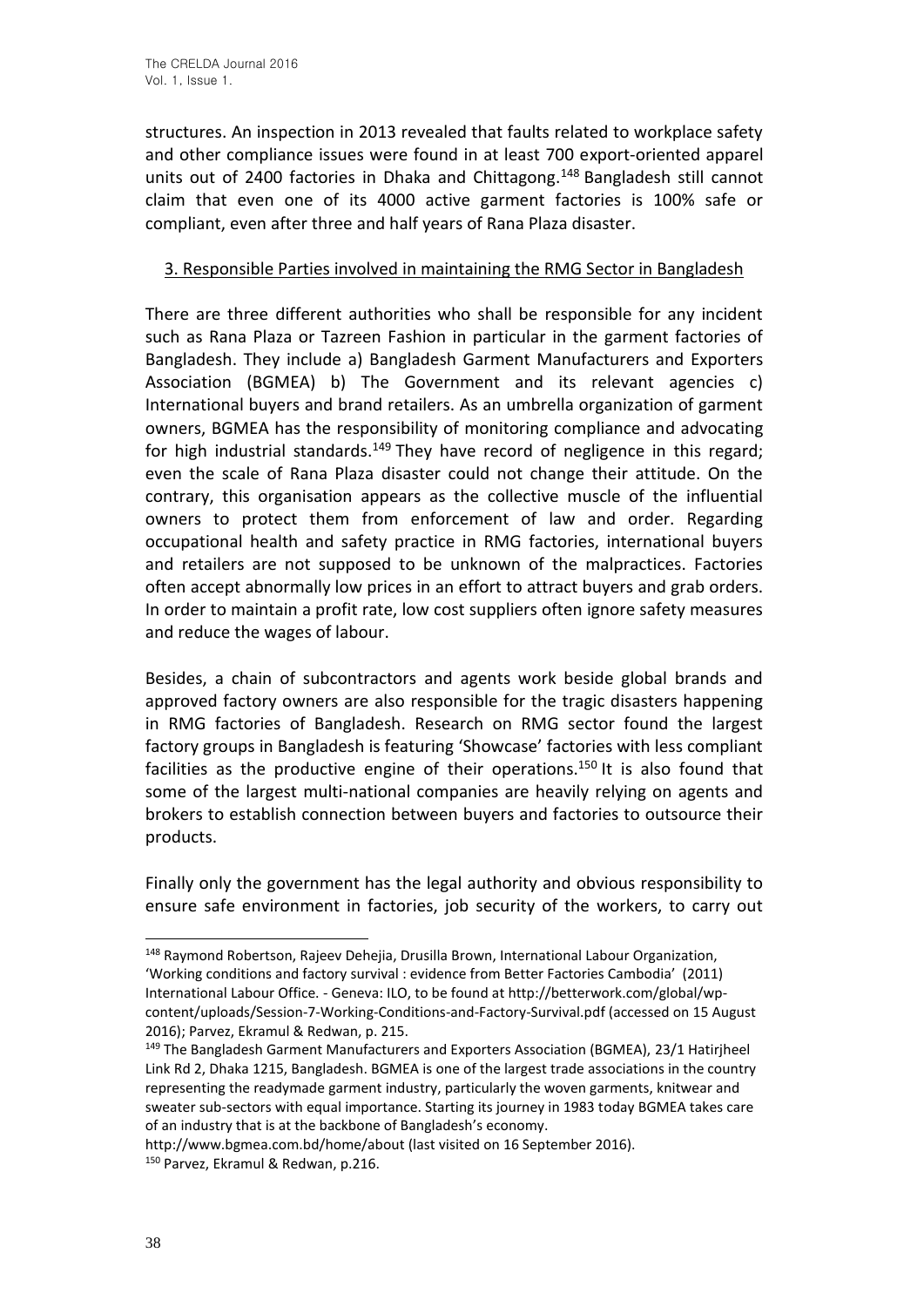regular monitoring and when necessary bring parties to justice when they fail to follow the rules. If any disaster happens, the government as the sovereign authority must bear the responsibility to find out the wrongdoers, ensure compensation and work for necessary reforms. In practice, the government has played very little to change current situation and irresponsible attitude towards workers towards ensuring proper health and safety regulation and compensation policy. Several studies show that with some of the world's lowest wages and no job security for its workers exists in the RMG industry of Bangladesh.<sup>151</sup> Inhuman working conditions, low wages, verbal and physical abuse, irregular or nonpayment of dues and the inability to organize are still common in many of the factories supplying world-class garment throughout the world.

Bangladesh is committed to securing labour rights for the well-being of workers by virtue of ILO membership. In response, the Bangladesh government formed a Social Compliance Forum (SCF) and also constituted two task forces on a) labour welfare, and b) occupational safety in the readymade garments (RMG) sector along with a Compliance Monitoring Cell (CMC) to encourage compliance in the RMG sector. In addition BGMEA also formed a Safety Cell to protect fire-related emergency problems which monitor ensuring the implementation of minimum wages and other basic labour rights and the application of Labour Law in RMG factories.<sup>152</sup> But the concern is that both agencies are below the standard to perform their activities due to a lack of trained staff and labour inspectors, rigid structure. Bangladesh Garment Manufacturers and Exporters Association (BGMEA) and Bangladesh Knitwear Manufacturers and Exporters Association (BKMEA)<sup>153</sup> set standards for compliance like factories must have alternative stairs, basic fire equipment, approved layout plan from concerned authority for ensuring safe building construction, group insurance for workers, hygienic sanitation facility and first aid appliance, as well as ensuring minimum wages and flexible jobs for the workers.

There are many recognised compliance bodies worldwide like ILO, ISO 14001, WRAP, BSCI, ETI, SAI, FLA. Foreign buyers and brand retailers specially European and North American group even though imposes obligatory compliance policies like WRAP or BSCI in RMG factories, unfortunately those are not properly implemented or monitored according to policies. In this paper, the existing compliance practices of RMG factories in Bangladesh, particularly factories located in Dhaka city are examined. This paper also tries to reveal the acceptability of compliance provisions to the employed workers and analyses

<sup>&</sup>lt;sup>151</sup> Parvez, Ekramul & Redwan, p.216.

<sup>152</sup> R.S. Choudhury and G. Hussain, 'Post-MFA issues and challenges: Social Dimension: Enhancing Employment and Global Competiveness through Decent Work' (2005), DWPP Bangladesh, http://www.bgw-info.net/DMS/member/files (last visited on 14th September 2016).

<sup>153</sup> Bangladesh Knitwear Manufacturers & Exporters Association (BKMEA), Planner's Tower (4th floor), 13/A Sonargaon Road, Banglamotor, Dhaka-1000, 13/A Sonargaon Road, Dhaka 1000, Bangladesh. http://www.bkmea.com/BKMEA-at-a-glance.html (last visited on 14th September 2016)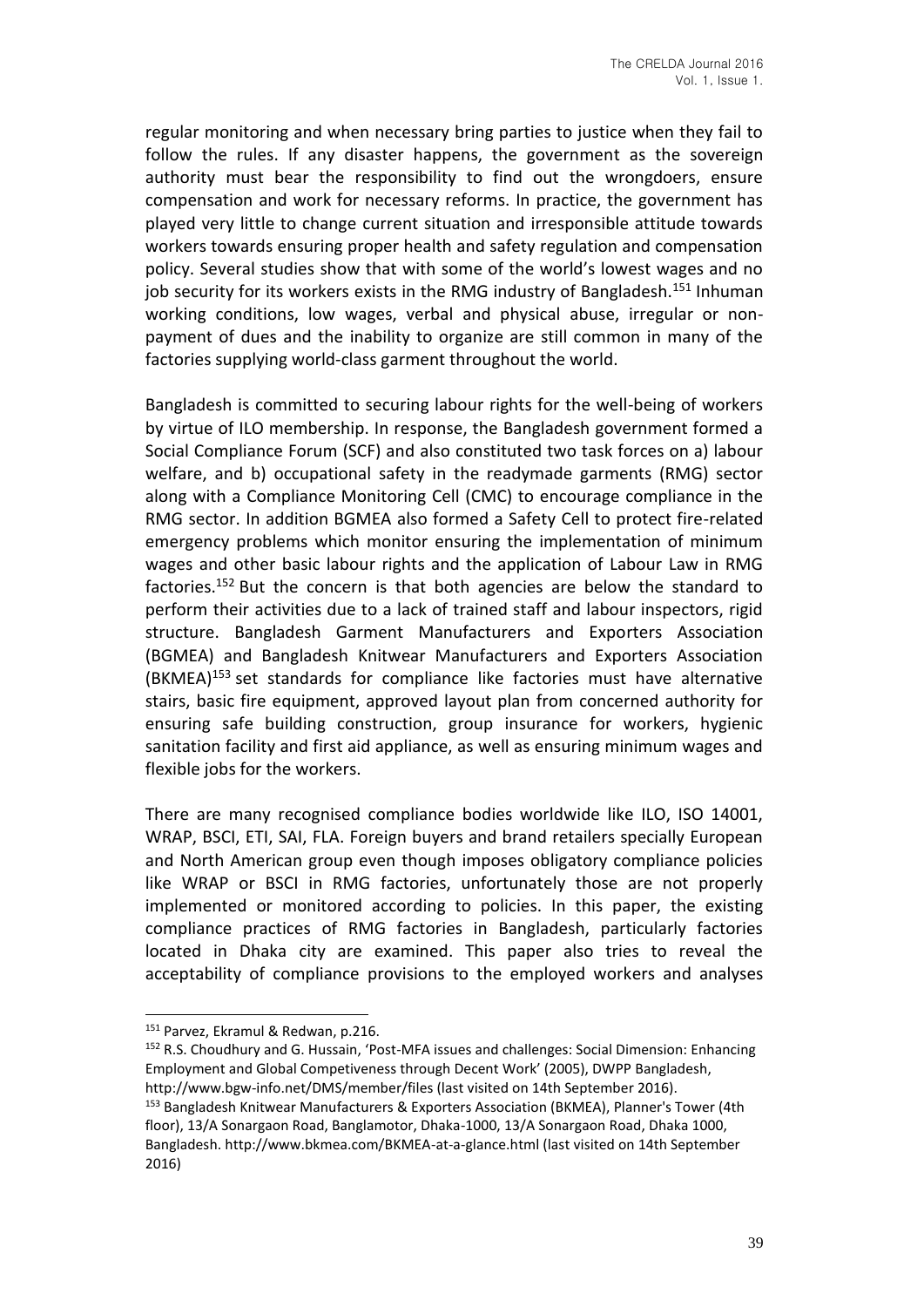different aspects of occupational health and safety situations in overall RMG sector in Bangladesh.

# 4. Occupational Health and Safety (OHS)

Health and safety at workplace are considered to be very important issues as they are intrinsically linked with the overall well-being of working people. Occupational Safety and Health have been repeatedly mentioned as a fundamental right of every worker, and are referred in many multilateral conventions and documents along with the National Labour Law of Bangladesh.<sup>154</sup> However, status of occupational health and safety in developing countries like Bangladesh is especially problematic, with workers bound to work in an unsafe working environment where there is little regard for safety issues and inadequate monitoring from any public body or civil society agency.<sup>155</sup> Poor safety and health record of locations where poor people are 'employed' also contributes to worsening the situation. Hence, occupational health and safety is very important irrespective of the type of employment, or size or sector or location of the workplace because of its strong connection with extreme poverty and wellbeing.<sup>156</sup>

A safe and healthy workplace is considered to be a right for any worker or employee in any sector especially in the RMG industry. Since people spend significant portions of their days in workplaces, the nature and scope of safety and security remain a major issue for discussion and debate. The question of a worker's safety is not only based on considerations of productivity but also on to the ability of employees to sustain and earn for their family.<sup>157</sup> RMG in Bangladesh is often cited as "sweatshops" which operate in developing countries provide poor wages; risky working environments with few safeguard mechanisms; unhygienic working environments with no or little air flow, no daylight, high temperatures, excessive noise, and poor indoor air quality; and both verbal and physical abuse.<sup>158</sup> These sweatshops can result in long or short term work related sickness to the workers which can have significant economic consequences in the society.

<sup>154</sup> The Alma Ata Declaration on Primary Health Care (1978), the WHO constitution, the UN's Global Strategy on Health for All (2000), the ILO Convention (1919).

<sup>155</sup> Tasnim F, Rahman I, Rahman MS, Islam R, 'A Review on Occupational Health Safety in Bangladesh with Respect to Asian Continent' (2016), Int J Pub health safe 1:102.

doi:10.4172/ijphs.1000102; Owasim Akram, 'Occupational Health and Safety in Urban and Peri-Urban Bangladesh: An Important Cause and Consequence of Extreme Poverty' (2014) Working Paper, Swiss Agency for Development and Cooperation SDC, p. 4.

<sup>156</sup> Alli BO,'Fundamental Principles of Occupational Health and Safety' (2008) International Labour Office Geneva, pp: 1-227.

<sup>157</sup> WHO 'Occupational Health', A manual for primary health care workers (2001), World Health Organization1-168.

<sup>158</sup> Robertson, R., R. Dehejia and D. Brown, 'Working conditions and factory survival: Evidence from better factories' (2011), Cambodia: ILO, Geneva.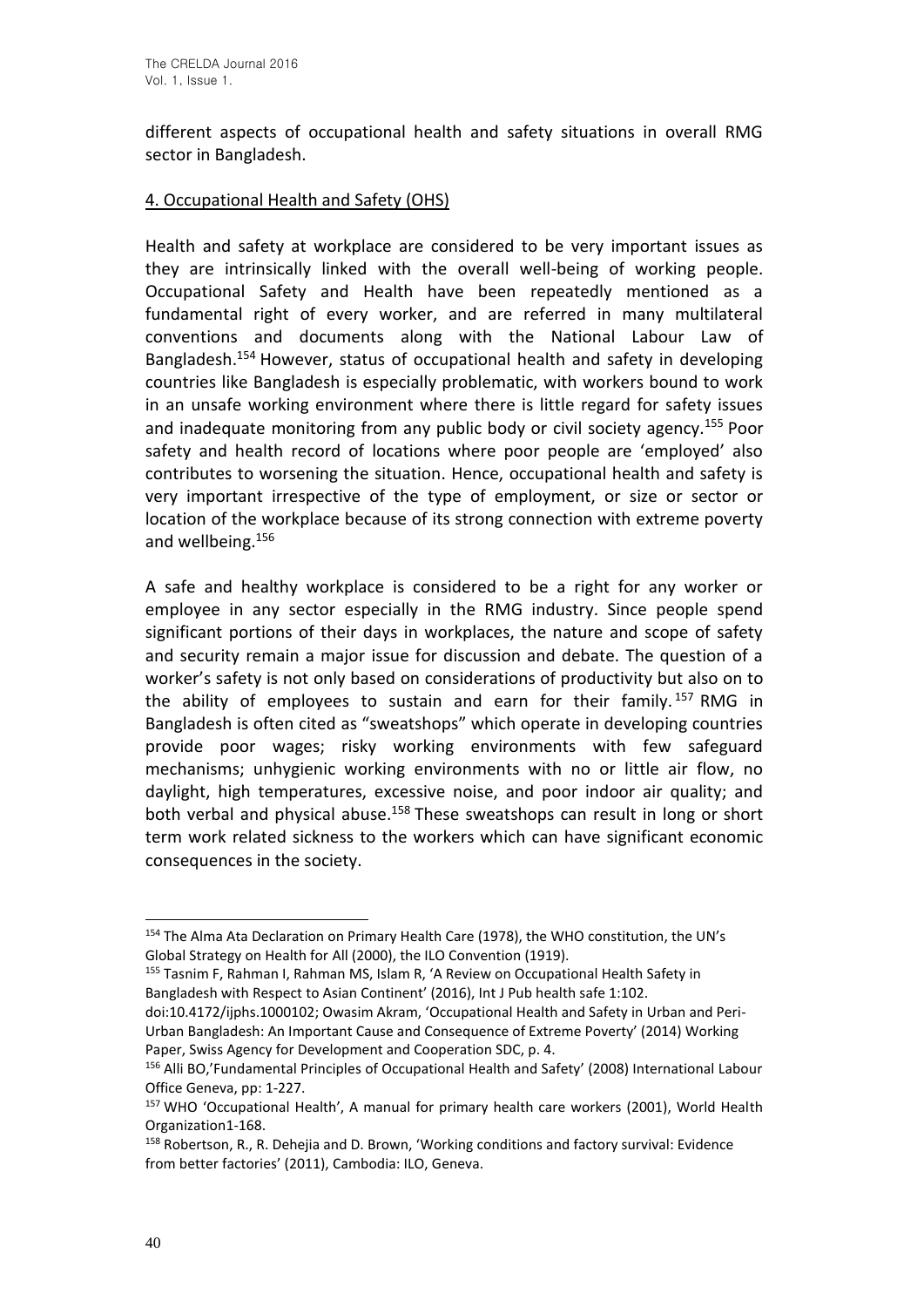Expecting employees to work excessive overtime is common practice in RMG sector in Bangladesh.<sup>159</sup> There is evidence that worker who work long hours show poorer performance and suffer an increased rate of accidents, due to the strong connection between working time and fatigue.<sup>160</sup> Health and safety at workplace is strongly affected by overtime, and several studies have found a high correlation between excessive overtime and higher incidences of cardiovascular disease, high blood pressure, on-the job injuries and repetitive strain injuries due to poor occupational health and safety conditions.<sup>161</sup>

# *4.1. Worldwide Trend*

Workplace injuries are increasingly becoming a public health concern in all developing countries as they cause insecurity, poverty, and sickness. Occupational injuries alone count for more than 10 million disability-adjusted life years lost each year globally.<sup>162</sup> On the other hand, quantifying the global burden of disability due to occupational injury and illness is difficult because of the fragmented and often anecdotal nature of the data from developing countries.<sup>163</sup>

ILO estimates death of 2.3 million workers as a result of occupational accidents and work-related diseases. 337 million occupational accidents and 160 million occupational diseases occur each year globally. Financial losses of occupational health related death, injuries and diseases could rise even up to 10-15% of the country's national product if all the factors are taken into account. <sup>164</sup> Conservative estimates show that occupational risk factors are responsible for 312,000 fatal unintentional occupational injuries globally and 8.8% of the global burden of mortality. Fatal and non-fatal occupational injuries resulted in about 10.5 million DALYs; which means that about 3.5 years of healthy life are lost per 1,000 workers every year globally.<sup>165</sup>

<sup>159</sup> Devadasan, N., & Von Damme, W. 'Payments for health care in India' (2006) The Lancet, 368 (9554), 2209.

<sup>160</sup> Harrington, 'Health effects of shift work and extended hours of work' (2001) *Journal of Occupational and Environmental Medicine,* Vol. 58, No. 1, pp. 68 - 72.

<sup>&</sup>lt;sup>161</sup> Spurgeon, 'Working time: Its impact on safety and health, International Labour Office, Occupational Safety and Health Research Institute' (2003) Korea Occupational Safety and Health Agency.

<sup>162</sup> Disease Control Priority Project, 'Developing Countries Can Reduce Occupational Hazards', (DCP, 2007) Retrieved from- http://www.dcp2.org/file/139/DCPP-OccupationalHealth.pdf, (last visited on 18 June 2016)

<sup>163</sup> Emmett. T & Alant, E, 'Women and disability: exploring the interface of multiple disadvantage, Development Southern Africa' (2006) 23:4, pp. 445-460.

<sup>&</sup>lt;sup>164</sup> Niu S, 'Ergonomics and occupational safety and health: An ILO perspective', Applied Ergonomics, Issue 41 (2010), pp 744-753.

<sup>165</sup> Concha-Barrientos M, Nelson DI, Fingerhut M, Driscoll T, Leigh J., 'The global burden due to occupational injury', American Journal of Industrial Medicine, (2005) Vol. 48, Issue-6, Page: 470- 81.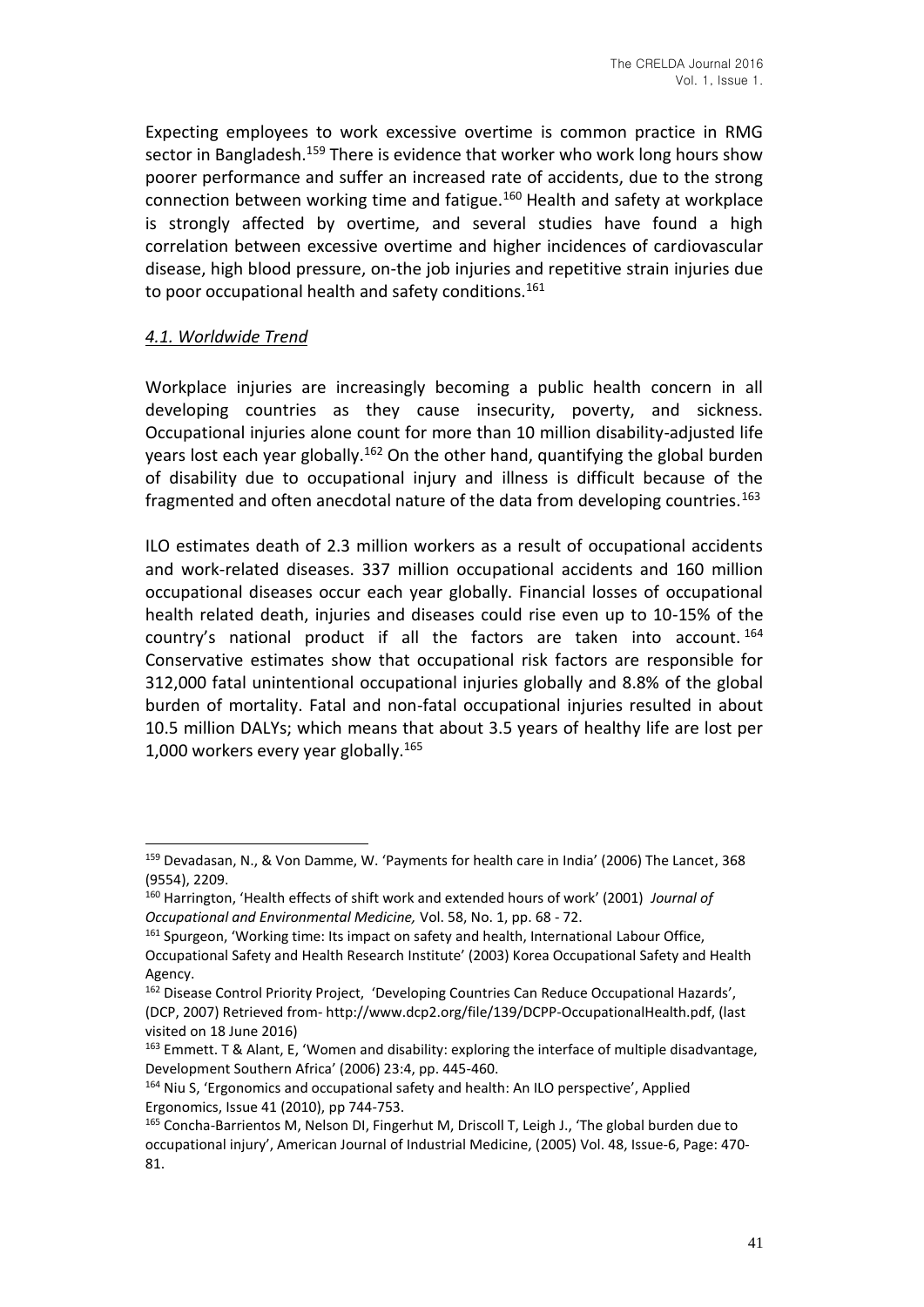Developing countries' population bear more than 80 percent of the global burden of occupational disease and injury<sup>166</sup> and less than 10 percent of the working populations in these countries are covered by occupational safety and health standards at workplace.<sup>167</sup> Much of this issue is related to the major RMG export oriented countries in Asia and Bangladesh is the second largest in this regard.

# *4.2. Bangladesh Context of Occupational Health and Safety*

According to the latest labour force survey,  $168$  60.7 million people are employed in Bangladesh in various sectors. Most of these employees operate under poor working conditions, where occupational health and safety standards are below the required standard. A study conducted on occupational health and safety in Bangladesh revealed that 79.52% of the injured workers were in the 40 - 59 age group; and 73.26% of accidents caused injury to hands, feet, torso, arms and eyes resulting in different forms of disability,  $169$  This study covers a small sample size which might not be actual representation of the global data but still gives us an impression of the vulnerability of the workers.

The real picture of occupational health in Bangladesh can be inferred if we take into account the regular media reports concerning workplace accidents. A media scan report of 2007 showed that almost half of all workers deaths took place in the construction sector, with 164 separate incidents resulting in a combined total of 222 deaths. Another report revealed that at least 388 workers were killed in workplace accidents across the country in 2011. The reports excluded deaths of workers outside the workplace or deaths of workers as a result of road traffic incidents. Electrocution at workplace was the cause of the highest number of deaths followed by falling from heights.<sup>170</sup> But the number is significant in the RMG industry compared to any industry in Bangladesh.

Statistics from the Bangladesh Occupational Safety, Health and Environment Foundation (OHSE) revealed that with the growth of industrialization work related injuries are increasing because occupational safety is not implemented in line with industrial expansion.<sup>171</sup> The booming RMG industry, which employs about 3.6 million factory workers, $172$  is increasingly becoming an unsafe working

<sup>166</sup> DCP, 2007.

<sup>&</sup>lt;sup>167</sup> LaDou, J., 'International Occupational Health', International Journal of Hygiene and Environmental Health. 206 (2003):303-313.

<sup>168</sup> Bangladesh Labour Force Survey 2013.

<sup>&</sup>lt;sup>169</sup> Khan MMA, Halim ZI, Igbal M 'Attributes of Occupational Injury Among Workers in the Chemical Industry and Safety Issues', International Journal of Occupational Safety and Ergonomics (JOSE) (2006) Vol. 12, No. 3, 327–341

<sup>170</sup> Safety and Rights (2012),388 die in workplace accidents in 2011, Available athttp://www.safetyandrights.org/pram/mr/162-wa2011.html (last visited 17 Sep. 16)

<sup>171</sup> ILO (2014) "Creating Safe and Heathy Workplaces for All", International Labour Organization pp: 1-18.

<sup>172</sup> McKinsey & Company, 'Bangladesh's ready-made garments landscape: The challenge of growth', (2011) to be found in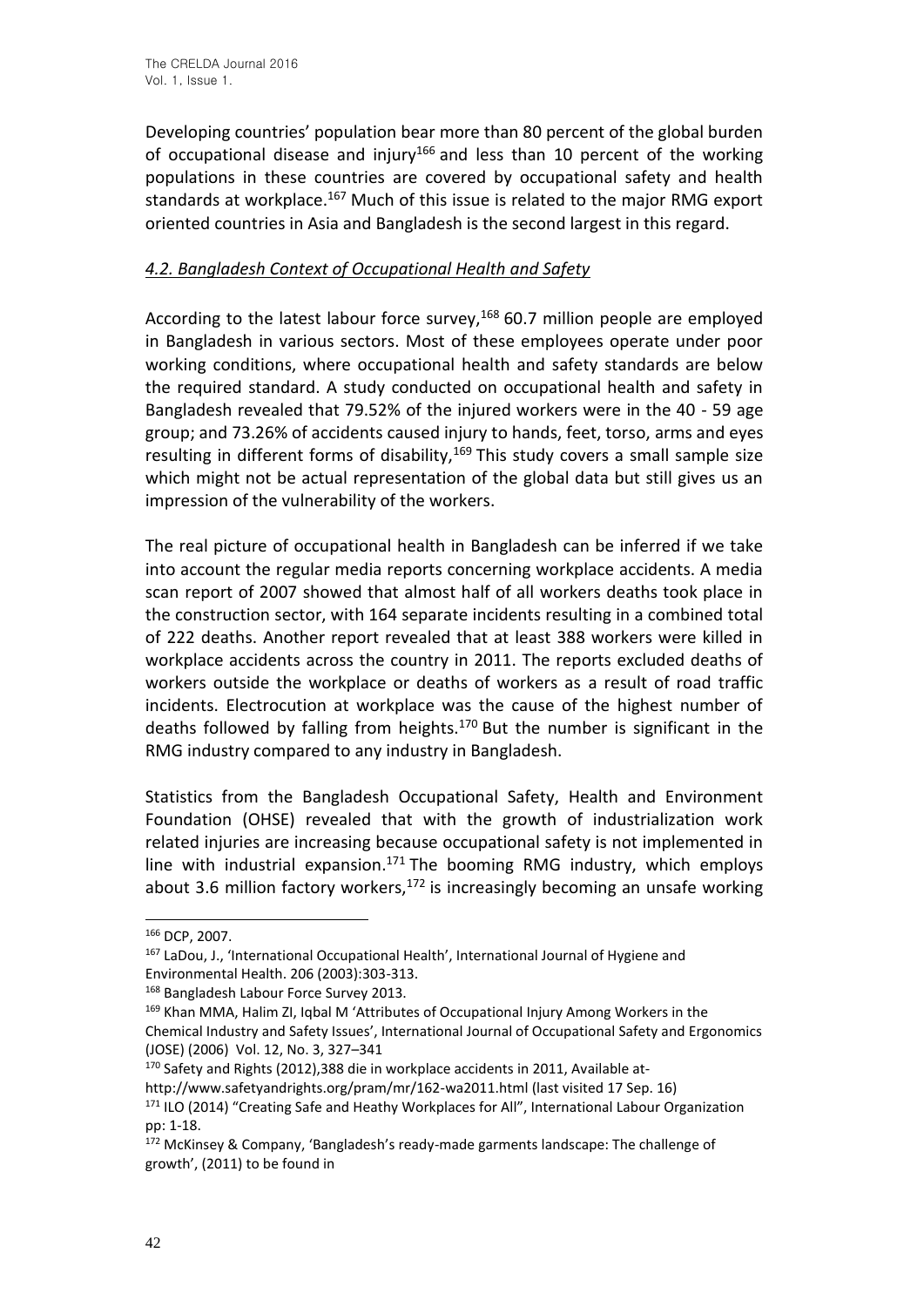environment. Unsuitable domestic premises, overcrowding and improper storage of flammable materials, frequently creates serious fire hazards. Inadequate exit points, inadequate fire extinguishers and no proper training make the workplace more dangerous. The Rana Plaza incident in 2013 in factories in Savar highlights the extreme danger and immeasurable costs of a lack of workplace safety. In November 2012 a fire caused the death of 111 workers, and just five months later, in April 2013, a building collapse killed a further 1143 workers while leaving thousands injured. $173$ 

All this evidence describes the overall situation of the occupation health and safety issue in the RMG industry, yet it is strongly suspected that the numbers of work related injuries or illness in Bangladesh are higher than those reported or published. Employers in Bangladesh show little or no responsibility to protect workers, especially in the RMG industry. As long as a worker gives their consent to work it is assumed that they are willing to risk their lives without any compensation.

# *4.3. Occupational safety in garment sector*

In Bangladesh RMG sector is providing employment to approximately 2million workers among those 80% is female.<sup>174</sup> From a survey conducted with 90 random correspondents in three garment factories in Bangladesh it was found that working condition of those three garment factories severely affected worker's health because of unhealthy environment in the workplace.<sup>175</sup> In the study the particular nature of work created various types of health hazards among the selected respondents such as sleep deprivation, headache, malnutrition, and musculoskeletal pain, eye strain, less appetite, chest pain, fainting, diarrheal disease, hepatitis (jaundice), food poisoning, asthma, fungal infection, helminthiasis and dermatitis. Results of the study also showed that at most 95.6 percent of the workers were experiencing headache. In total 90, 58.89 percent respondents implied that their extent of headache was severe. About 52.22 percent of the respondents opined that they suffered from severe malnutrition, followed by 78.89 percent by musculoskeletal pain, 72.22 percent by eye strain, 68.89 percent by less severe malnutrition, respectively.  $176$  The following illustrates the patterns of diseases and illness among the respondents.

http://www.mckinsey.de/sites/mck\_files/files/2011\_McKinsey\_Bangladesh.pdf on 1st September 2013.

<sup>&</sup>lt;sup>173</sup> Fabiha, Imon, Monica and Ridwan, 'A Review on Occupational Health Safety in Bangladesh with Respect to Asian Continent' (2015), Int J Pub health safety Volume 1, Issue 1, 1: 102. doi: 10.4172/ijphs.1000102.

<sup>174</sup> Tasnim F, Rahman I, Rahman MS, Islam R, 1:102. doi:10.4172/ijphs.1000102.

<sup>175</sup> Birmingham DJ, 'Overview: Occupational Skin Diseases' (2008) in Encyclopedia of Occupational Health and Safety, France: International Labour Office 6: 4-240; Tasnim F, Rahman I, Rahman MS, Islam R, 1:102. doi:10.4172/ijphs.1000102.

<sup>176</sup> World Cancer Report WHO, (2008) Geneva. Available at

http://apps.who.int/bookorders/anglais/detart1.jsp?codlan=1&codcol=76&codcch=26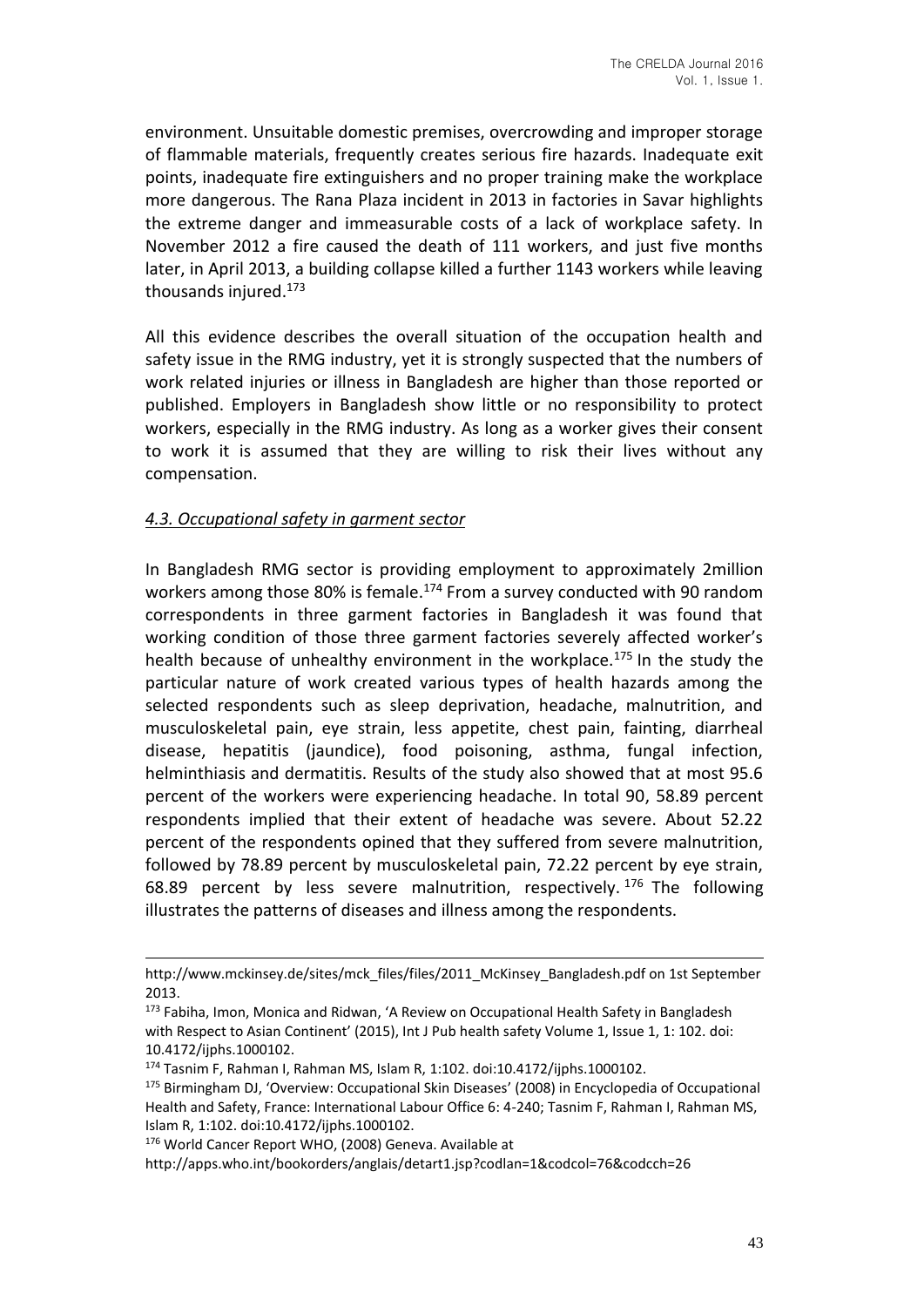It is also observed from the study that, 45.56 percent respondents mentioned that they had severe diarrheal diseases and 36.67 percent replied that they had not affected by diarrheal diseases yet. The study also showed that amount of absenteeism of diarrheal diseases was high on those who were involved in the garments sector less than two years. This is may be due to the transmission of diarrheal diseases by faecooral route and its relation to poor sanitation and poor socioeconomic status.<sup>177</sup>

Apart from these, asthma, a Chronic Obstructive Pulmonary Disease (COPD) is also commonly found in the garment workers due to the production of excessive dust like, cotton during preparation and handling of garments product in the working place. The disease progresses very slowly over many years and commonly occurs due to inhalation of dust particle which ultimately causes chronic irritation of lungs. From the table it is clear that 41.11 percent of the garment workers experienced severe asthma severity of which was related to the duration of work. The explanation of their relation to duration of work is also similar to fungal infection, helminthiasis and dermatitis. It is predicted from different observation that those who had less work experience the existence of these disease was absent in them, on the contrary who are involved in the garments sector for over a long time the existence of these diseases was severe.<sup>178</sup>

Although there are number of evidences of these severe diseases among garment workers in Bangladesh, the most painful fact is relating to the injury or death from the accidents occurred in the industries. The deadliest recent accidents occurred in four industries of Bangladesh among which three are garment industries.<sup>179</sup> Unlike Bangladesh the garment workers of the developed world are safer and no recent fatal incident could be found among them, except some news reports which mentioned the workers turning violent due to the recent harassments abuses and death of some workers in India.<sup>180</sup> It obviously explains the lack of righteous, secured work environment among garment workers not only in Bangladesh but also in other countries.

## *4.4. Impact of Occupational Hazard in Bangladesh*

Poverty may increase the risk of disability through several pathways; one of the important pathways is unsafe work environments and injuries.<sup>181</sup> On the other

<sup>177</sup> Tasnim F, Rahman I, Rahman MS, Islam R, 1:102. doi:10.4172/ijphs.1000102.

<sup>178</sup> World Cancer Report WHO, (2008) Geneva. Available at

http://apps.who.int/bookorders/anglais/detart1.jsp?codlan=1&codcol=76&codcch=26

<sup>179</sup> Siriruttanapruk S, Anantagulnathi P (2004) Occupational health and safety situation and research priority in Thailand. Ind Health 42: 135-140.

<sup>180</sup> Hancock DB, Martin ER, Mayhew GM, Stajich JM, Jewett R, (2008) Pesticide exposure and risk of Parkinson's disease: a family-based case-control study. BMC Neurol 8: 6.

<sup>&</sup>lt;sup>181</sup> Mitra S, Posarac A, Vick B, 'Disability and Poverty in Developing Countries: A Multidimensional Study' (2013) World Development, Volume 41, January 2013, Pages 1-18.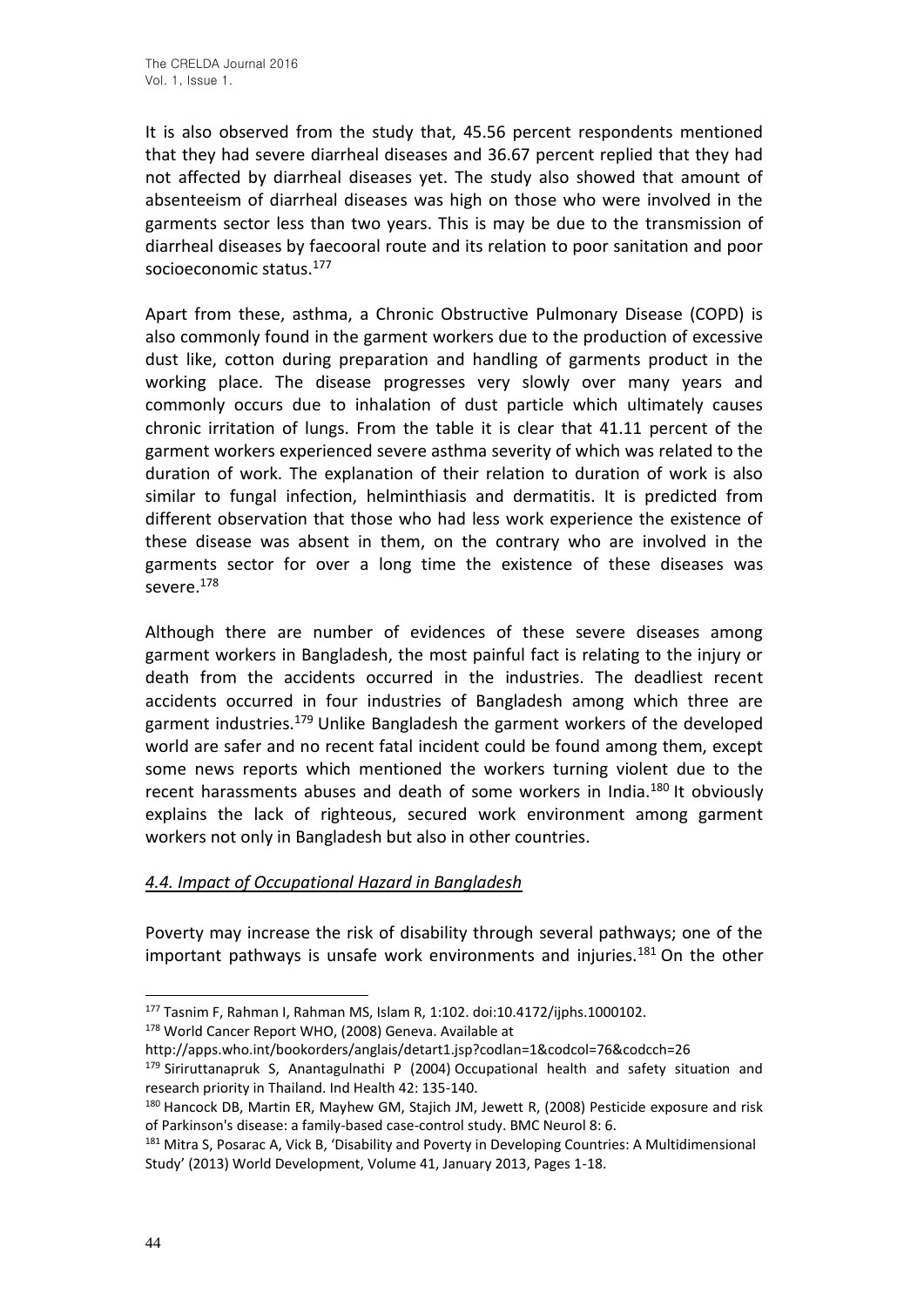hand, workplace injuries not only incur ill-health, disability and death, but also have several negative economic consequences.<sup>182</sup> Research shows that irrespective of the severity of injuries, victims in rural Bangladesh spent an average of US \$4 on each injury. This is in a country where 17.6% of the population lives below the lower poverty line.<sup>183</sup> Thus out of pocket expenses for treatment in developing countries often generate cataclysmic household expenditure, acute debt and a higher level of poverty among poorer people.<sup>184</sup> With a poor public health care system, insufficient health insurance and social safety nets, injured victims and their families are forced to cover the cost of treatment through their own means.<sup>185</sup>

Individuals with work related long-term injuries and their families are often overburdened by additional costs resulting from the accident. Such costs include special medical care, rehabilitative and restorative equipment and services, and provision of special needs, as well as costs incurred for or by care providers, including opportunity costs related to foregone income. Medical costs for disabled people can be up to four times greater than those incurred by people without disabilities.<sup>186</sup>

Occupational hazards thus increase the risk of extreme poverty, by severely impacting the income capacity of the family, as a result of debilitating injury or even death of key earning members. A multiplier effect can easily have long term consequences, for example, when children are taken out of school to provide care. In this way a vicious circle starts marked by poverty and disability,<sup>187</sup> which can be reproduced from one generation to another. Hence, the complex relationships between occupational hazards and its consequences need to be seen within the context of the dynamics of extreme poverty and disability.

#### 5. Findings and Analysis of two major incidents in RMG sector in Bangladesh

Tazreen Fashions Limited is a sister organisation of Tuba Group, which is a large business corporation in Bangladesh. Situated in the Ashulia district on the outskirts of Dhaka, the factory was established in 2010 and employs 1,500

<sup>&</sup>lt;sup>182</sup> Hadley, J. 'Insurance coverage, medical care use, and short-term health changes following an unintentional injury or the onset of a chronic condition' (2007) *Journal of the American Medical Association*, 297(16), pp. 1773 -1784.

<sup>&</sup>lt;sup>183</sup> Report of the Household Income & Expenditure Survey (HIES) 2010 to be found at http://www.bbs.gov.bd/WebTestApplication/userfiles/Image/LatestReports/HIES-10.pdf (last visited on 21 September 2016)

<sup>184</sup> Devadasan, N., & Von Damme, W. 'Payments for health care in India' (2006) The Lancet, 368 (9554), 2209.

<sup>185</sup> Roy, K., & Howard, D.H, 'Equity in out-of-pocket payments for hospital care: Evidence from India' (2007) Health Policy, 80, 297–307.

<sup>186</sup> Emmett. T & Alant, E, 'Women and disability: exploring the interface of multiple disadvantage' (2006) Development Southern Africa, 23:4, 445-460.

<sup>187</sup> Emmett, T, 'Disability and poverty' *In* Alant, E & Lloyd, L (Eds), *Augmentative and alternative communication interventions: beyond poverty* (2005) London: Whurr, pp. 68 - 94.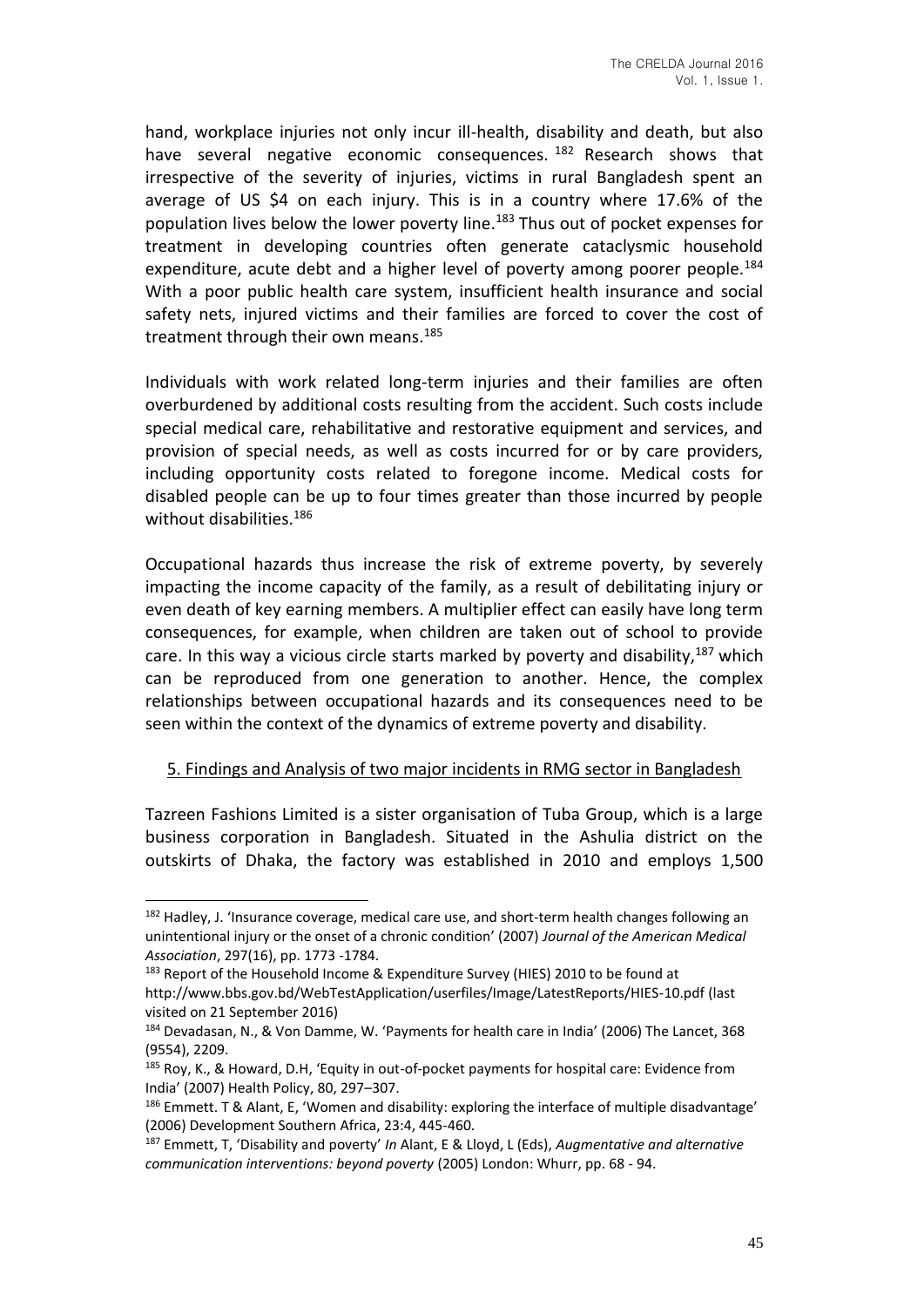workers. It produces apparel for British, American, German, Italian, Spanish and Swedish buyers including Carrefour, Delta Apparel, Dickies, Disney, Edinburgh Woollen Mill, El Corte Ingles, Enyce, IKEA, Karl Rieker, KiK, Piazza Italia, Sears, Teddy Smith, Walmart, and the U.S. Marine Corps.<sup>188</sup> On 24 November 2012, fire broke out in the factory at around 7 p.m. while it was in operation. Although the total number of people who were killed and injured in the accident cannot be verified due to the inconsistent reports of the media, researchers and investigators later estimated that it could be 111-124 deaths and 200-300 people injured.<sup>189</sup>

According to the report of the Asian Network for the Rights of Occupational and Environmental Victims, it is believed that more than 1200 people were working inside the nine-storey building when the fire began. $190$  Eyewitnesses and fire defence officials mentioned that the fire broke out on the ground floor, where piles of fabric and yarn were stored in an open space when they should ideally have been stored in a room with fireproof walls. The blaze quickly spread across the ground floor and fire and toxic smoke spread to the upper floors. Many employees tried to escape via the interior staircase, as the factory lacked a sprinkler system or fire exit.<sup>191</sup> However, it was also reported that the managers on a few floors ordered workers to continue working despite hearing the fire alarm, assuming it was a fire drill. With the locked gates on most of the floors of the nine-storey factory, this initial refusal to evacuate left many workers trapped inside when the fire engulfed the entire building.

Rana Plaza was a nine-storey commercial building, located in Savar, a sub-district of Greater Dhaka. Five separate RMG factories were inside it, employing around 5,000 people on different floors, several shops, and a bank. The first three floors of the building contained around 300 shops and the bank whereas the five RMG factories occupied the higher floors, and the ninth floor was under construction. These RMG factories had been manufacturing apparel for 28 retailers from Canada, Italy, Ireland, Spain, the UK and the USA, including brands like: Benetton, Bonmarché, El Corte Ingles, Joe Fresh, Mango, Matalan, Primark, The Children's

<sup>188</sup> David Bergman, and Muktadir Rashid, 'Bangladesh factory fire kills 111 garment workers' The Daily Telegraph, 5:52PM GMT 25 Nov 2012; CCC - Clean Clothes Campaign, 2013.

<sup>189</sup> Ahmed, Bergman and Rashid, '2013 Report of Asia Monitor Resource Centre (AMRC)'.

<sup>190</sup> Fabiha, Imon, Monica and Ridwan, 1: 102. doi: 10.4172/ijphs.1000102; AMRC, 2013.

<sup>191</sup> Parvez, Ekramul & Redwan, p. 214; CCC - Clean Clothes Campaign, 2013.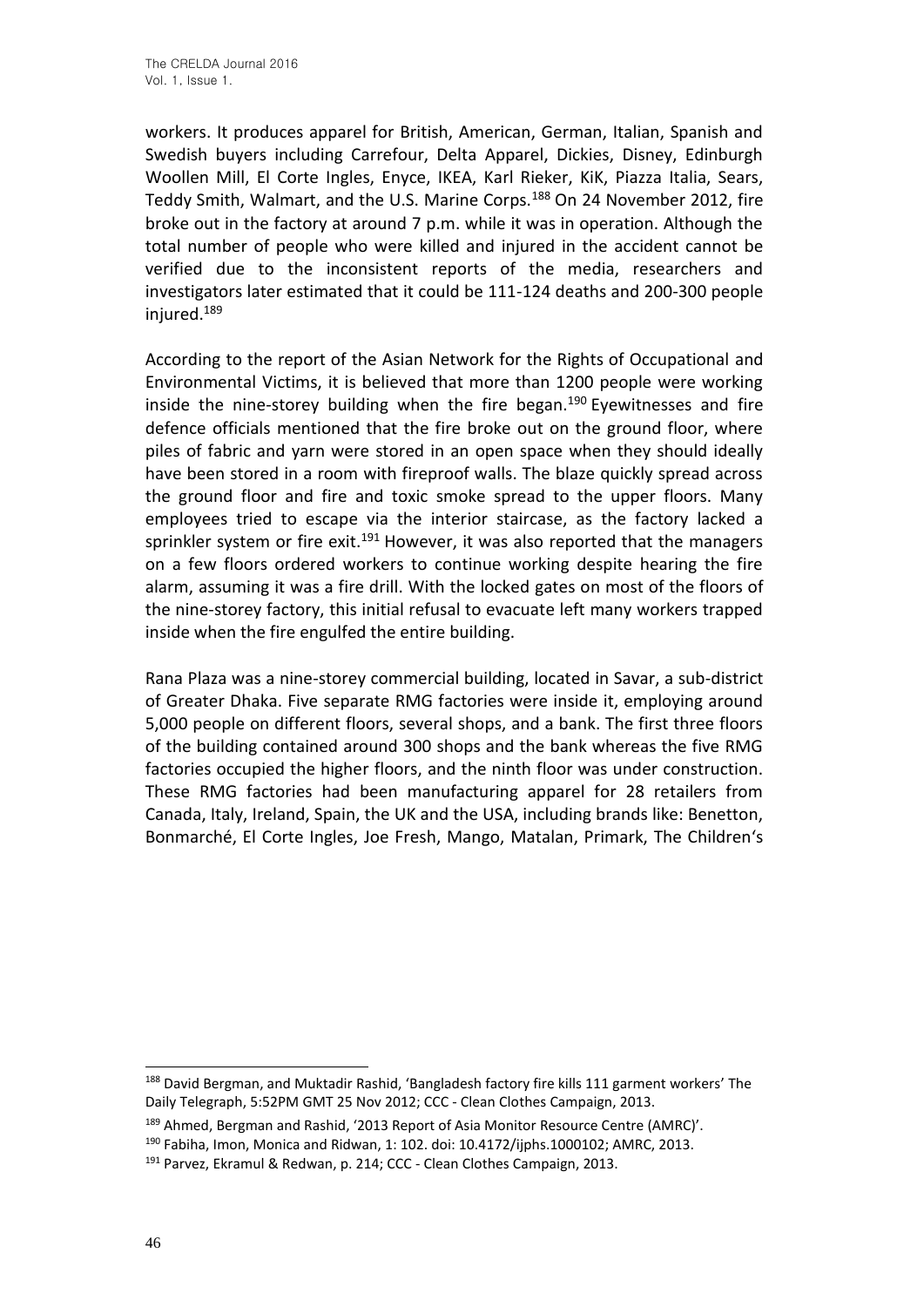Place, and Walmart.<sup>192</sup> The building was owned by Sohel Rana, a leading member of the local wing of the ruling political party, the Awami League.<sup>193</sup>

The building collapsed at about 9 a.m. on 24 April 2013, with a death toll of 1,129 lives and approximately 2,512 injured.<sup>194</sup> According to the report by the Centre for Policy Dialogue, 1,129 dead bodies were recovered, 2,438 workers were rescued alive from the rubble, and a large number of people remain missing since the accident took place.<sup>195</sup> It is estimated that a total of 332 people who were working in different factories located in the building could not be identified. The preliminary results of a government inquiry found that heavy machinery, highcapacity generators, and the use of substandard materials during the construction of the building were largely responsible for its collapse. The investigation officers also suggested that the top three floors of the nine-storey building were added without the permission of the planning authority and that the building had been constructed on marshland which, in turn, could have been the root cause of its faulty structure.<sup>196</sup>

After analysing fire in Tazreen Fashions, it appears that the main reason for the accident was the negligence of the owner and the midlevel managers of the factory in practicing the OHS provisions properly. Despite hearing the fire alarm, the managers prevented the workers from evacuating the workplace by locking the collapsible gates on several floors. This caused many workers to become trapped inside the building. Another reason for the accident is the lack of

<sup>194</sup> Hossain, F. and J. Alam, 'Bangladesh building collapse death tool tops 500. Engineer Whistleblower Arrested' (2013). Available at

http://www.huffingtonpost.com/2013/05/02/bangladesh-death-toll-tops-500\_n\_3199568.html (last visited on 15th September 2016); Butler, S., 'Bangladeshi factory death sparks action among high-street clothing chains' (2013). Available at

http://www.theguardian.com/world/2013/jun/23/rana-plaza-factory-disaster-bangladeshprimark (last visited on 15<sup>th</sup> September 2016).

<sup>192</sup> Luckerson, V., 'Bangladesh factory collapse: Is there blood on your shirt' (2013). Available at http://business.time.com/2013/05/02/bangladesh-factory-collapse-is-there-blood-on-your-shirt/ (last visited on 15<sup>th</sup> September 2016);

O'Connor, C., 'Extreme pricing at what cost? Retailer Joe fresh sends reps to Bangladesh as death toll rises; 2013. Available at http://www.forbes.com/sites/clareoconnor/2013/04/30/extremepricing-at-what-cost-retailer-joe-fresh-sends-reps-to-bangladesh-as-death-toll-rises/ (last visited on 15<sup>th</sup> September 2016).

<sup>&</sup>lt;sup>193</sup> Muhammad Faisol Chowdhury; Tasnim Rezoana Tanim, 'Industrial Accidents in Bangladesh Apparel Manufacturing Sector: An Analysis of the Two Most Deadliest Accidents In History'(2016) Asian Journal of Social Sciences and Management Studies, 3(2): 115-126. DOI: 10.20448/journal.500/2016.3.2/500.2.115.126.

<sup>&</sup>lt;sup>195</sup> CPD - Centre for Policy Dialogue, 2013. 100 days of Rana plaza tragedy: A report on commitments and delivery. Available from http://cpd.org.bd/wp-content/uploads/2013/08/100- Days-of-Rana-Plaza-Tragedy-A-Report-on-Commitments-and-Delivery.pdf (last visited on 15th September 2016).

<sup>196</sup> Campbell, C., 'Dying for some new clothes: Bangladesh's Rana plaza tragedy' (2013), Available at http://world.time.com/2013/04/26/dying-for-some-new-clothes-the-tragedy-of-rana-plaza/ (last visited on 15th September 2016); Watkins, T. and F. Ahmed, 'Report: Heavy machinery blamed for Bangladesh collapse' (2013) Available at

http://edition.cnn.com/2013/05/03/world/asia/bangladesh-building-collapse/ (last visited on 15th September 2016).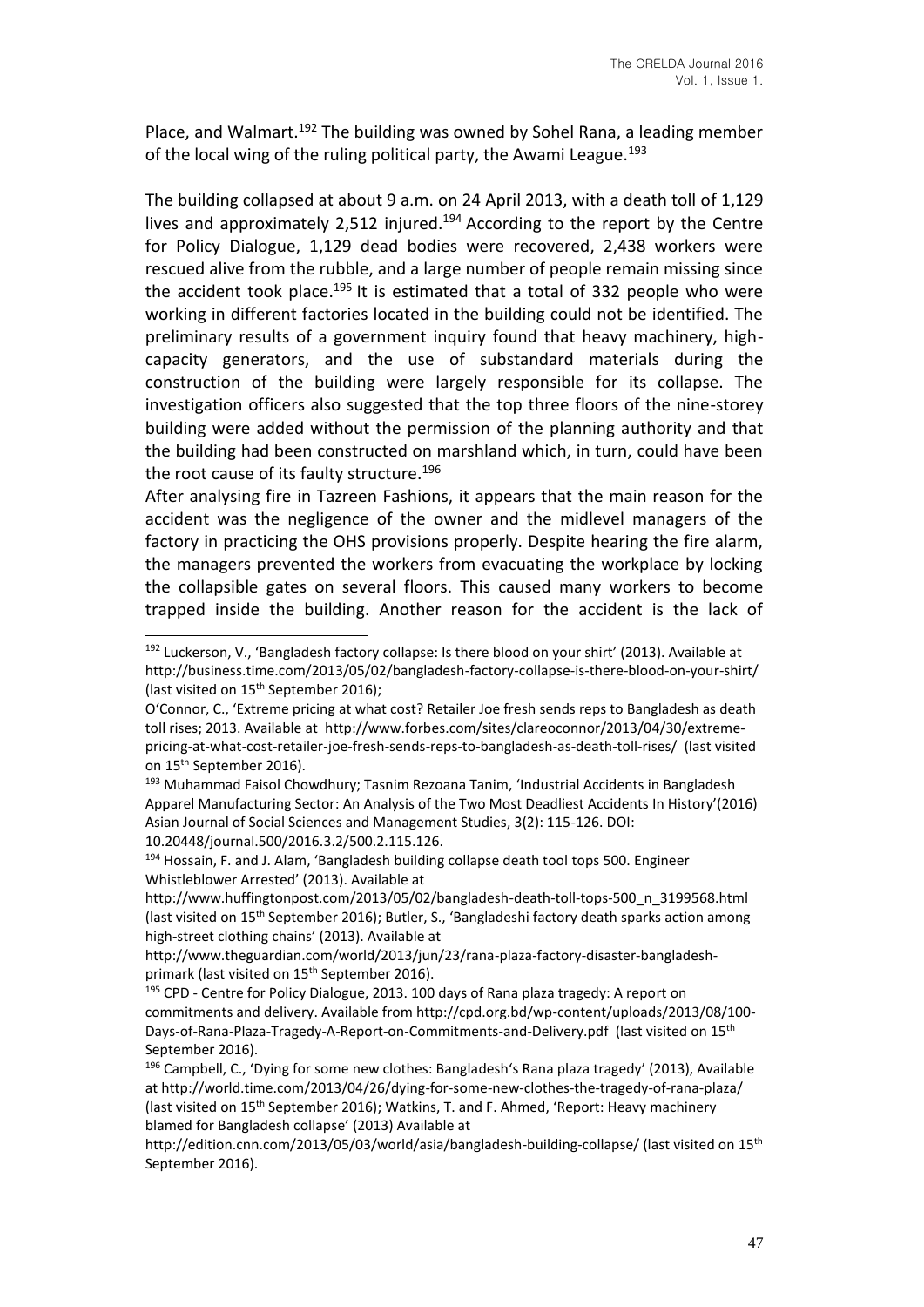adequate fire exits. Moreover, the storage of raw materials like fibre and yarn in an open space near the high voltage electric transformers accelerated the spread of the flames. Also, the lack of sufficient fire extinguishers and inadequate preparedness and training to handle accidents contributed considerably to the incident.

The analysis of case of Rana Plaza suggests that the main reason for the accident was the negligence of the owner of the building and the owners of the RMG factories in practicing the OHS provisions adequately. Despite noticing the cracks in the building the day before the accident, the owners neglected the risk factor and forced the workers to return to work. Other reasons that contributed to the accident included the violation of the original building design and specifications by adding additional higher floors, the use of substandard materials during the construction on marshland, the installation of heavy generators on the rooftop, setting up heavy machinery in the factories, and, the complete absence of security and safety measures within the building.

Other reason behind the accident is the lake of the factory owners 'understanding of the OHS provisions and practices and their negligence in administration of the OHS provisions. They have little or no knowledge about the new national labour law, and also possess very little understanding of the terms and conditions of the CoCs provided by the foreign retailers. There is no training centre or institute from where a person can learn safety and security related issues to practice OHS in RMG industries. They rely on our common sense and instinct when it comes to safety measures. Furthermore, the cost of implementing a strategic OHS plan is also seen as a major hindrance by the factory owners. Because of the worldwide improvement in health and safety issues<sup>197</sup> which significantly improved the OHS conditions in advanced nations.<sup>198</sup>

It is important to note that a large number of outsourced garment factories are involved in subcontracting'. This process of subcontracting occurs without the knowledge of the foreign retailers and is unauthorised by them. For example, Rana Plaza housed 5 garment factories, most of which were subcontracted factories. None of these factories received any direct orders from foreign retailers, however, they were found to be manufacturing products for 28 European and American brands. Similarly, Tazreen Fashions was also found to be

198 Bjerkan, A.M., 'Health, environment, safety culture and climate - analysing the relationship of occupational accidents' (2010) Journal of Risk Research, 13(4): 445-477. DOI

10.1080/13669870903346386; Noweir, M.H., M.M. Alidrisi, I.A. Al-Darrab and M.A. Zytoon, 'Occupational safety and health performance of the manufacturing sector in Jeddah industrial estate' (2013), Saudi Arabia: A 20 years follow-up study. Safety Science, 53: 11-24. DOI 10.1016/j.ssci.2012.09.005.

<sup>197</sup> Janicak, C.A., 'Is history repeating itself? Safety circle of American society of safety engineers' No. 668. (last visited on 20<sup>th</sup> September 2016); Sousa, V., N.M. Almeida and L.A. Dias, 'Risk-based management of occupational safety and health in the construction industry' (2014) part 1: Background knowledge. Safety Science, 66: 75-86. DOI 10.1016/j.ssci. 2014.02.008.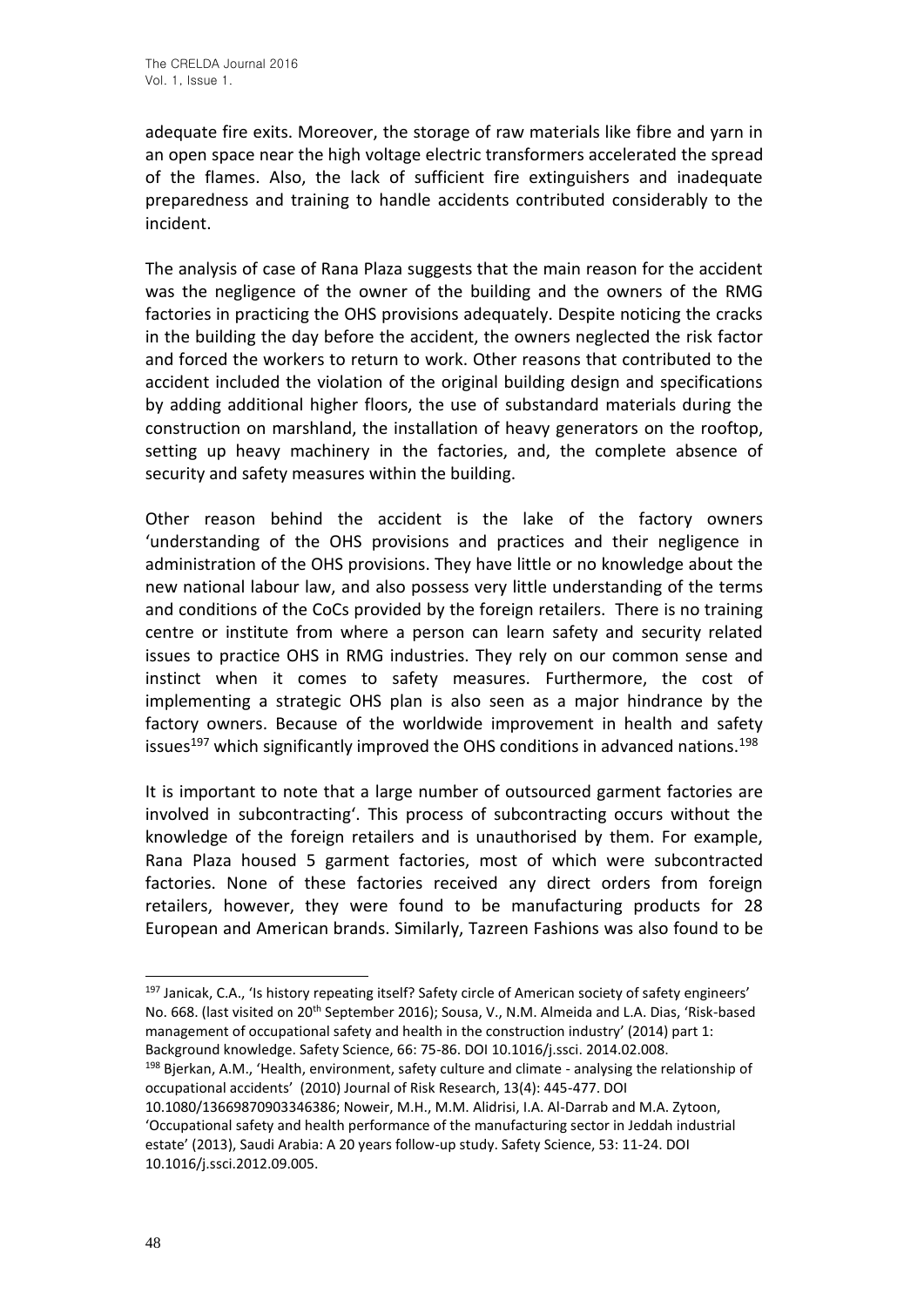manufacturing products for Walmart during the fire, whereas, Walmart afterwards denied their involvement with Tazreen Fashions.<sup>199</sup>

Most important reason behind the accident is factory owners' negligence in administration of the OHS provisions. If the factory owners and the authority would check all factory buildings time to time, a disaster like Rana Plaza could have been avoided" … "the recent fire in Tazreen Garments, Chowdhury Knitwear, KTS Mill, all could have been avoided if the authority and the owners could monitor the fire safety plan on time". $200$  These subcontracted factory owners are highlighted by the respondents as being highly-motivated by profits and, "…do not think twice to put the live of the workers at stake to generate more profit", commented one respondent.<sup>201</sup> Similar concern is also reflected in the following comments from other respondents, "These law breakers are never caught, and do not face any punishment for their unacceptable business practice. The government is too busy to pay attention to this sector" … even if it is difficult to practice all the OHS provision, it is not impossible. Many factory owners and the BGMEA are less interested to do so because they know no one cares about the way they do business".<sup>202</sup>

However, this assertion of the government and BGMEA has exposed the deep tension among many researchers and investigators, as they also claim that the severe negligence and carelessness of the factory owners have been contributing to the disastrous industrial accidents in Bangladesh for decades. $203$  Given the proliferation of the use of the OHS provisions as a deterrent to workplace accidents, the factory owners' unwillingness to act rationally is resulting in a havoc in the overall apparel manufacturing sector of the country.

#### 6. Step to Improving the OHS condition in the RMG industry in Bangladesh

Despite the unique success of the RMG sector, the poor working conditions in the factories and the lack of Social compliance are serious concerns. Most of the RMG factories do not practice the HR and IR activities, and have no well-defined HR or Personnel unit, ineffectively address labour rights and ignore labour standards, discarding fair labour practices, overlook health and safety issues and disallow trade unions. As a result, workers' rights are grossly violated in the RMG

<sup>199</sup> Burke, J., 'Bangladesh factory collapse leaves trail of shattered lives' (2013). Available at http://www.theguardian.com/world/2013/jun/06/bangladesh-factory-building-collapsecommunity (last accessed on 25 August 2016).

<sup>200</sup> BBC, 'Bangladesh tazreen factory fire was sabotage – inquiry' (2012) Available at http://www.bbc.co.uk/news/world-asia-20755952 (last accessed on 25 August 2016). <sup>201</sup> ILO (2014) 'Creating Safe and Heathy Workplaces for All', International Labour Organization

pp: 1-18; Tasnim F, Rahman I, Rahman MS, Islam R, 1:102. doi:10.4172/ijphs.1000102.

 $202$  Fabiha, Imon, Monica and Ridwan, Volume 1, Issue 1, 1: 102. doi: 10.4172/ijphs.1000102.

<sup>&</sup>lt;sup>203</sup> Ahmed HO, Newson-Smith MS, 'Knowledge And Practices Related To Occupational Hazards Among Cement Workers In United Arab Emirates' (2010) Journal Egypt Public Health Association, pp. 85: 3-4; Ahmed and Hossain, 2009.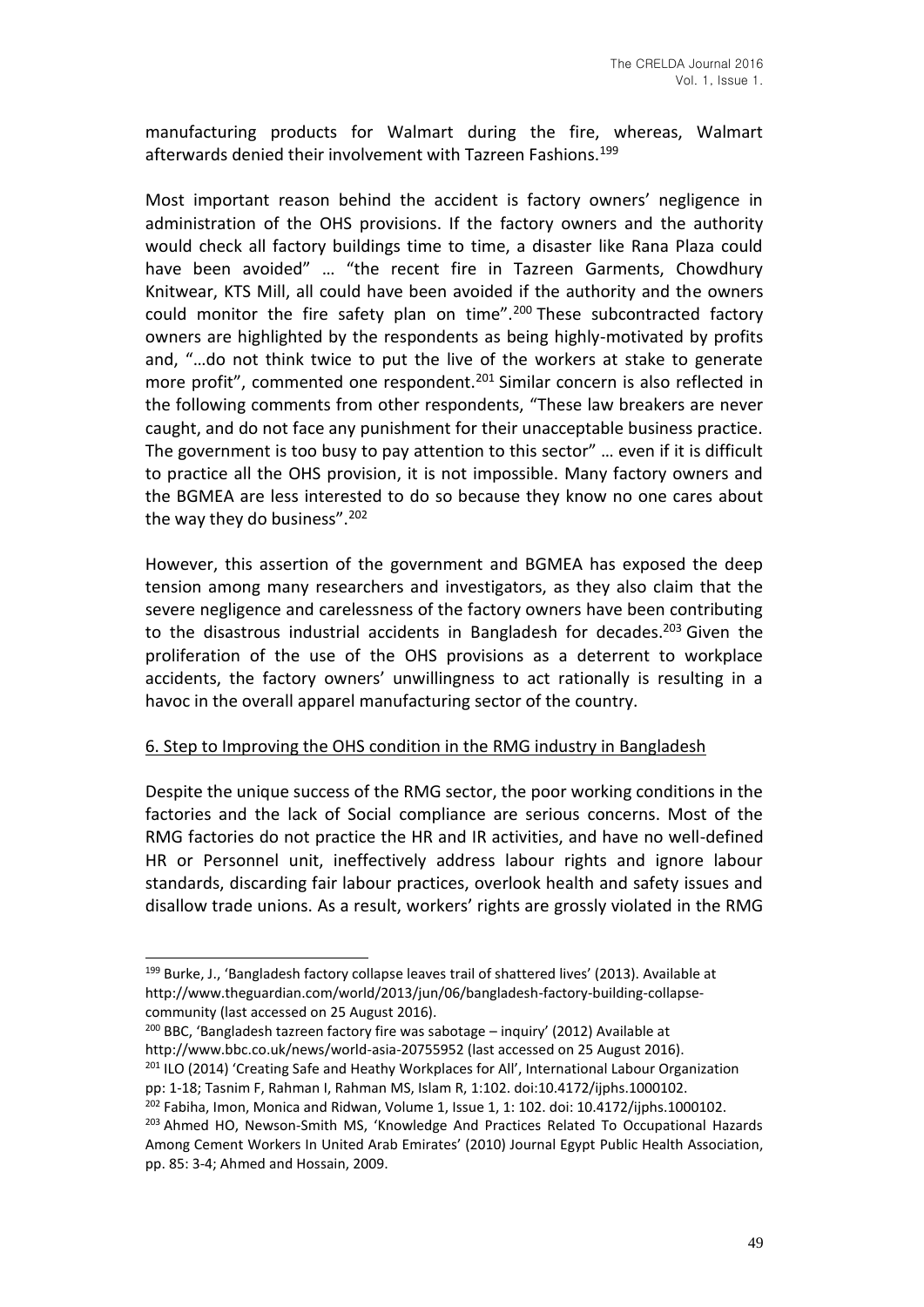sector which has led to labour unrest.<sup>204</sup> It is clear that most of the workers do not have the minimal knowledge about occupational health and safety standards to be maintained in RMG factories. Even though some of the workers seemed to be concerned about the unhealthy working condition and unfair welfare provision, they are unwilling to disclose the real situation due to the fear of losing  $job.<sup>205</sup>$ 

The RMG sector is important for Bangladesh, but it should grow in a proper way by following rules and practices of business. Factory buildings should be constructed as per the Building code and risk assessment should be done in a periodic way. All the buildings should have emergency fire exit and fire safety mechanism.<sup>206</sup> The industries should organise simulation for emergency fire exit on a regular basis while the fire service and Civil Defence should supervise the entire process. Every organization should develop its contingency plan and execute it periodically. Unfortunately, there is no monitoring authority for effective implementation of the Bangladesh National Building Code. An authority should be established for the implementation of the factory building code along with execution of its framework. Rana Plaza incident is a lesson for Bangladeshi RMG industry. It should always be a warning for the RMG industry in Bangladesh.<sup>207</sup>

To improve working conditions the Bangladesh Government needs to conduct a thorough review of labour regulation. The working environment and working conditions need to be brought into line with the country's current realities and should be backed with the resources necessary to ensure compliance. Also, the government should protect RMG workers' rights by creating a system for complaints concerning violations, adjudication, remedies, and punishments. International buyers are already exercising their purchasing power on the Bangladesh RMG industry to comply with the ILO labour standard similar to existing standard in Cambodia. <sup>208</sup> Monitoring and surveillance of human

<sup>204</sup> Ahmed, J.U. and T. Hossain, 'Industrial safety in the readymade garment sector: A developing country perspective' (2009) Sri Lankan Journal of Management 14(1): 1-13. (last accessed on 25 August 2016)

<sup>205</sup> Arboleda, A., P.C. Morrow, M.R. Crum and M.C. Shelley, 'Management practices as antecedents of safety culture within the trucking industry: Similarities and differences by hierarchical level' (2013), Journal of Safety Research, 34(2): 189-197. DOI 10.1016/S0022- 4375(02)00071-3.

<sup>&</sup>lt;sup>206</sup> Afsar, R., 'Gender, labour market, and demographic change: A case study of women's entry into the formal manufacturing sector in Bangladesh' (2004) In B. Garcia, R. Anker, A. Pinnelli (Eds). Women in the labour market, in changing economies. New York: Oxford University Press. <sup>207</sup> AMRC - Asia Monitor Resource Centre, 'Tazreen fire – the ground realities' 2013. Available at http://www.amrc.org.hk/ (last accessed on 25 August 2016); Arboleda, A., P.C. Morrow, M.R. Crum and M.C. Shelley, 'Management practices as antecedents of safety culture within the trucking industry: Similarities and differences by hierarchical level' (2003) Journal of Safety Research, 34(2): 189-197. DOI 10.1016/S0022-4375(02)00071-3.

<sup>&</sup>lt;sup>208</sup> ILO 'Creating Safe and Heathy Workplaces for All' (2014), International Labour Organization pp: 1-18.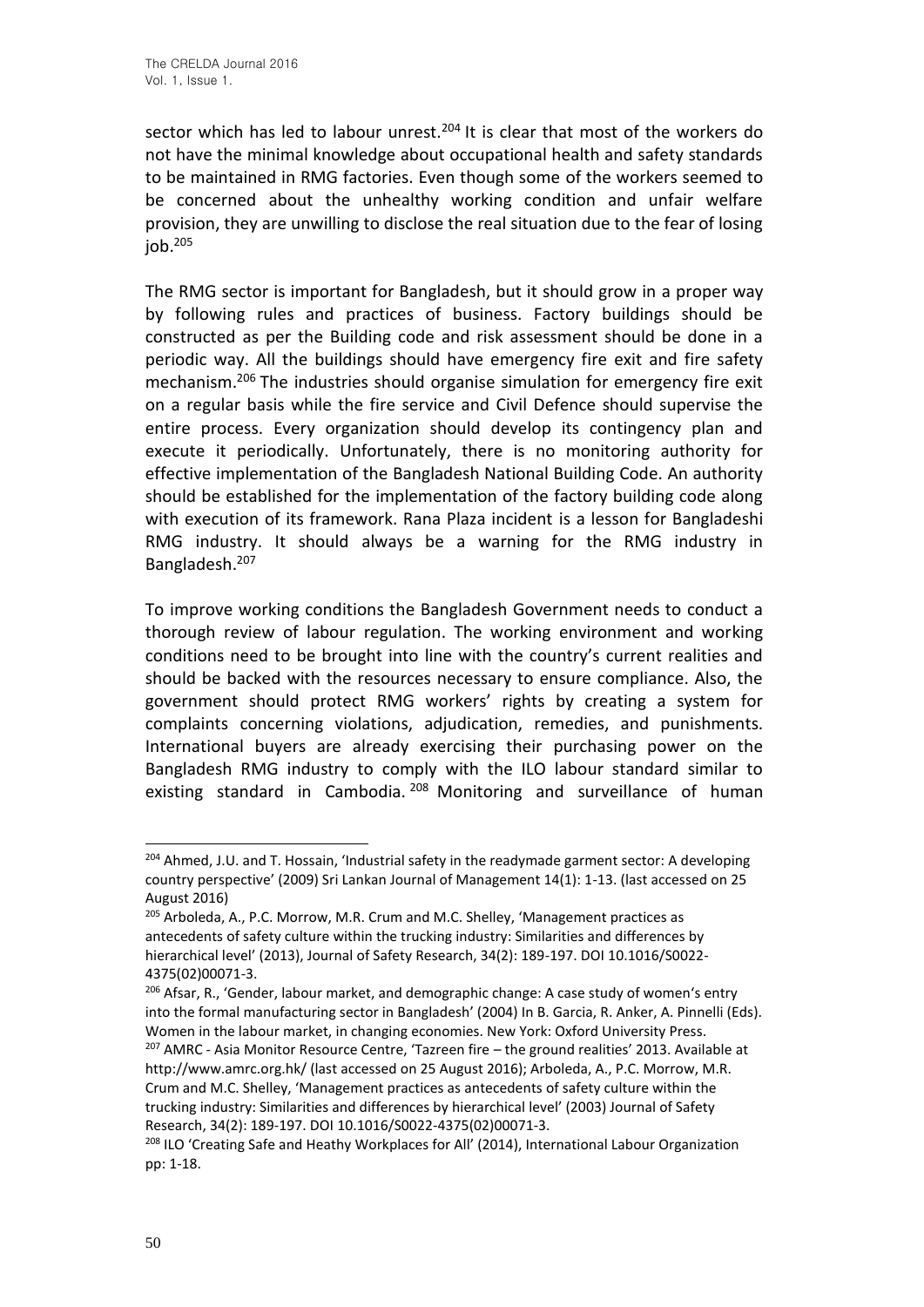resources by the above-mentioned three authorities in relations to RMG industry shall be ensured.

The European Union (EU) has suggested a set of short and medium-termed plan of actions, including framing regulations for the Year 2013 labour law reforms and ensuring workers' right to exercise trade union in apparel industry of Bangladesh. The most urgent action needed for the government is to pass the implementing regulations for the 2013 labour law reform.<sup>209</sup> The government should effectively investigate and prosecute unfair labour practices in the RMG sectors that include antiunion discrimination and reprisals and violence against trade union members. As long as workers who organise to defend their rights do not feel secure, poor conditions in the RMG sector will remain. <sup>210</sup> The government shall declare that violence and discrimination in the RMG industry are not acceptable. Further, the EPZ law should be brought in line with international standards so that workers in EPZ factories can enjoy similar freedom of association and collective bargaining as other sectors in the country.<sup>211</sup>

## 7. Conclusion

A better work environment can enhance productivity and profitability. <sup>212</sup> Although most South Asian countries already have some occupational health and safety laws and regulations but the cultures lack motivation to comply with laws and strict compliance especially in the RMG industry in Bangladesh.<sup>213</sup> On the other hand, the lack of willingness of the employers to provide an environment in compliance with fair occupational health and safety standards also lacks comprehensive understanding about the benefit of having such an environment. It is essential to invest on institutionalising occupational safety and health issues. However, despite having an obvious link with poor working conditions, impairment/disability and poverty; very few researches have been done on these interlinked issues. This dearth of knowledge is also an important indication of less attention paid to this most important agenda that results in frequent reported and non-reported hazards in the workplaces in countries like Bangladesh.

<sup>209</sup> Parvez, Ekramul & Redwan, p. 214.

<sup>210</sup> Baral, Lal Mohan, 'Comparative Study of Compliant & Non- Compliant RMG Factories in Bangladesh' (2010), International Journal of Engineering & Technology, IJET-IJENS, Vol. 10, No: 02. pp. 93-94.

<sup>211</sup> Parvez, Ekramul & Redwan, p. 214; Apu, A. Abrar, 'Compliance in Textile & Clothing Sector in Bangladesh: difficulties in understanding and implementation' (2012) Bangladesh Textile Today. Available at: http://www.textiletoday.com.bd/magazine/508 (last accessed on 25 August 2016). <sup>212</sup> Raymond Robertson, Rajeev Dehejia, Drusilla Brown, (2011) International Labour Office. -Geneva: ILO.

<sup>&</sup>lt;sup>213</sup> Fahian Anisul Huq, Mark Stevenson, and Marta Zorzini, 'Social Sustainability in Developing Country Suppliers: An Exploratory Study in the Ready Made Garments Industry of Bangladesh' (2014) Vol. 34 Iss: 5, International Journal of Operations & Production Management, pp.610 - 638.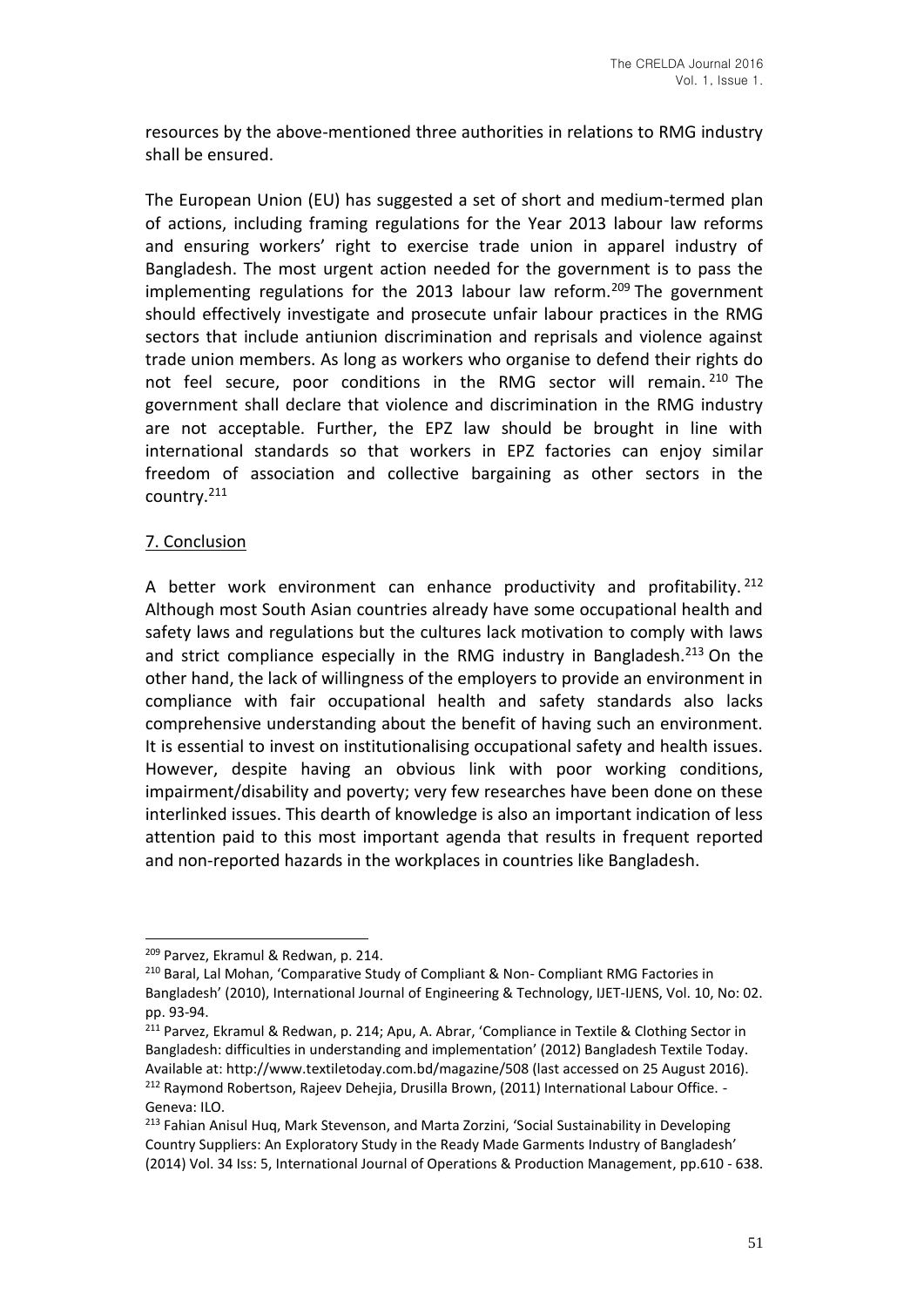This article has shown two recent industrial accidents namely the collapse of Rana Plaza and the fire at Tazreen Fashions and to found out the reasons behind these accidents. The research has found that in both cases, non-compliance with the OHS provisions and the evasive nature of the factory owners and government authorities were the main causes behind the accidents. It is also discovered that lake of understanding about ensuring safety and security in the factories is very high among the RMG factory owners. However, their knowledge of the existing OHS provisions is very low. A severe level of negligence from factory owners of the outsourced and the subcontracted factories in following the OHS provisions was observed in the two deviant cases in this article. The subcontracted factory owners were found to be less compliant with the required OHS provisions compared to their counterparts. This evasive tendency among the subcontracted factory owners were further reasoned in the complex situation of the existence of and compliance with multiple standards of OHS requirements, specifically from the Bangladesh government, from the ILO, from the BGMEA, and most importantly, from the foreign retailers.

It is the responsibility of government, BGMEA and other related authorities<sup>214</sup> to ensure a proper environment and amend the labour law by adding special provision for RMG industry. <sup>215</sup> The international buyers also have to stop unethical practice of collecting huge profits from RMG products at extra-low manufacturing cost while ignoring possible noncompliance. As per McKinsey's summer 2014 report, Bangladesh remains at the top of the list of apparel sourcing market expected to grow in importance in the next few years. Their forecast in 2011 mentioned Bangladesh on the radar-screen of all European and US apparel buyers and likely to grow nearly triple USD 45 billion by 2020. The "Benchmarking Study" published by US Fashion Industry Association (USFIA) forecast June 2014 shows that apparel retailing companies are not leaving Bangladesh and are committed to enforce compliances in export oriented RMG factories of Bangladesh. Despite the recent tragedies in different RMG factories, Bangladesh still regarded as a popular sourcing for global apparel industries. If we take into consideration the above global giant's report then what should we do immediately is to ensure OHS standard<sup>216</sup> in every RMG industries that will regain the global image of the RMG sector in Bangladesh.

<sup>&</sup>lt;sup>214</sup> Akram, O., 'Occupational health and safety in urban and peri-urban Bangladesh: An important cause and consequence of extreme poverty' (2014) Available at http://www.shiree.org/wpcontent/uploads/2012/02/23-Occupational-Health-and-Safety-in-Urban-and-Peri-Urban-Bangladesh-ADD.pdf. (last accessed on 25 August 2016). Parvez, Ekramul & Redwan, p. 214. <sup>215</sup> Afsar, R., 'Gender, labour market, and demographic change: A case study of women's entry into the formal manufacturing sector in Bangladesh' (2004), In B. Garcia, R. Anker, A. Pinnelli (Eds). Women in the labour market, in changing economies. New York: Oxford University Press; Chowdhury, N.J. and M.H. Ullah, 'Socio-economic conditions of female garment workers in Chittagong metropolitan area - an empirical study' (2010) Journal of Business and Technology, 5(2): 53-70.

<sup>&</sup>lt;sup>216</sup> Alamgir, M. and M. Haque, '730 RMG workers killed in fires, factory collapses in 11 years' (2013) Available at http://newagebd.net/ (last accessed on 25 August 2016).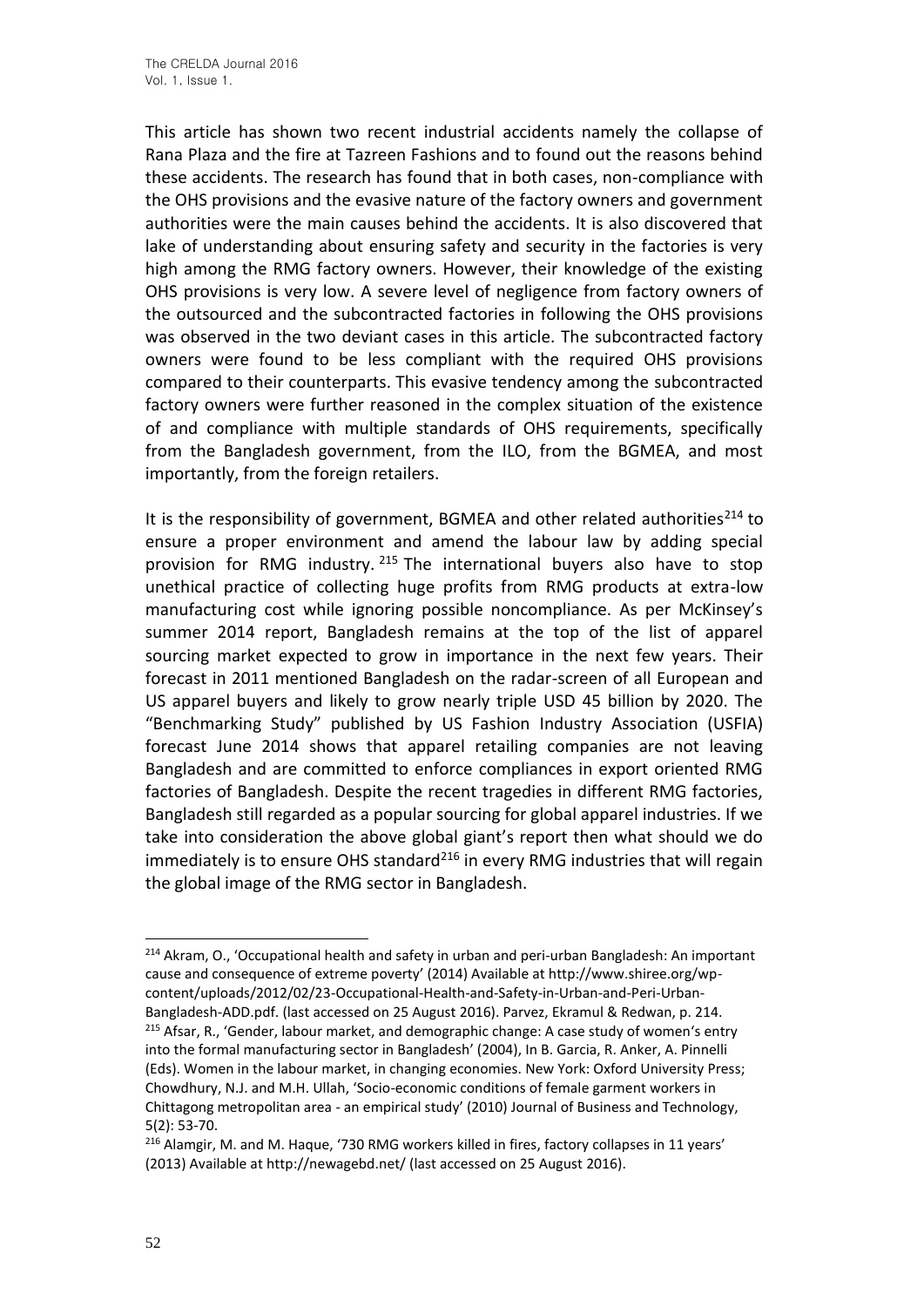## **THE IMPACT OF GLOBALIZATION ON ISLAMIC LAW IN MALAYSIA**

Puteri Sofia Binti Amirnuddin; LL.M (Monash), CLP, LL.B (UTas) Taylor's University Lakeside Campus; PuteriSofia.Amirnuddin@taylors.edu.my

#### Abstract

*The implementation of Islamic law in Malaysia has many times been questioned and challenged. The Islamic authorities and scholars are not only faced with criticisms with regards to its implementation and enforcement locally but also internationally. There are two clear examples whereby the implementation of Islamic law through Shariah court has been negatively criticized by the public namely the case of Lina Joy and the recent case of Indira Gandhi. It is pointed out that globalization has played a major role in causing an uproar relating to Islamic law in a secular state. The purpose of this paper is to understand the relationship between globalization and Malaysia. In doing so, the paper will highlight the consequences of globalization focusing on the issues of migration, education, culture and human rights groups. This paper will highlight that these issues (amongst many) are the cause of tension between the non-muslims and the Islamic authorities. By understanding the root of the problem, this paper will seek to propose solutions in clearing the negative perceptions on Islamic law.* 

**Keywords:** Globalization, Islamic law, Migration, Education, Culture, Human Rights, Conversion.

#### **Introduction**

"*Globalization is the closer integration of the countries and peoples around the world ... brought about by the enormous reduction of costs of transportation and communication, and the breaking down of artificial barriers to the flows of goods, services, capital, knowledge, and people across borders*."

Joseph E. Stiglitz<sup>217</sup>

Globalization is not a novel concept as it has continually evolved since time immemorial. Looking back through history; from wars to conquer lands, revolution and advancement of computer technology, all of these antecedences are examples of the advent of globalization. It is undeniable that globalisation has brought plethora of benefits to the world but one must bear in mind that changes caused by globalization has a domino effect on all aspect of life. As globalization continues to evolve, so does the needs of the society which demands more from the government in order to adapt with the social changes.

<sup>&</sup>lt;sup>217</sup> Joseph E. Stiglitz is a winner of the 2001 Nobel Prize in Economic Sciences. See: Shahdad Naghspour and Joseph J. St. Marie, *Globalization Discontent: The Effects of Globalization on Ethnic Protest* (2008) 14 (3) Peace Economics, Peace Science and Public Policy 1 at 1.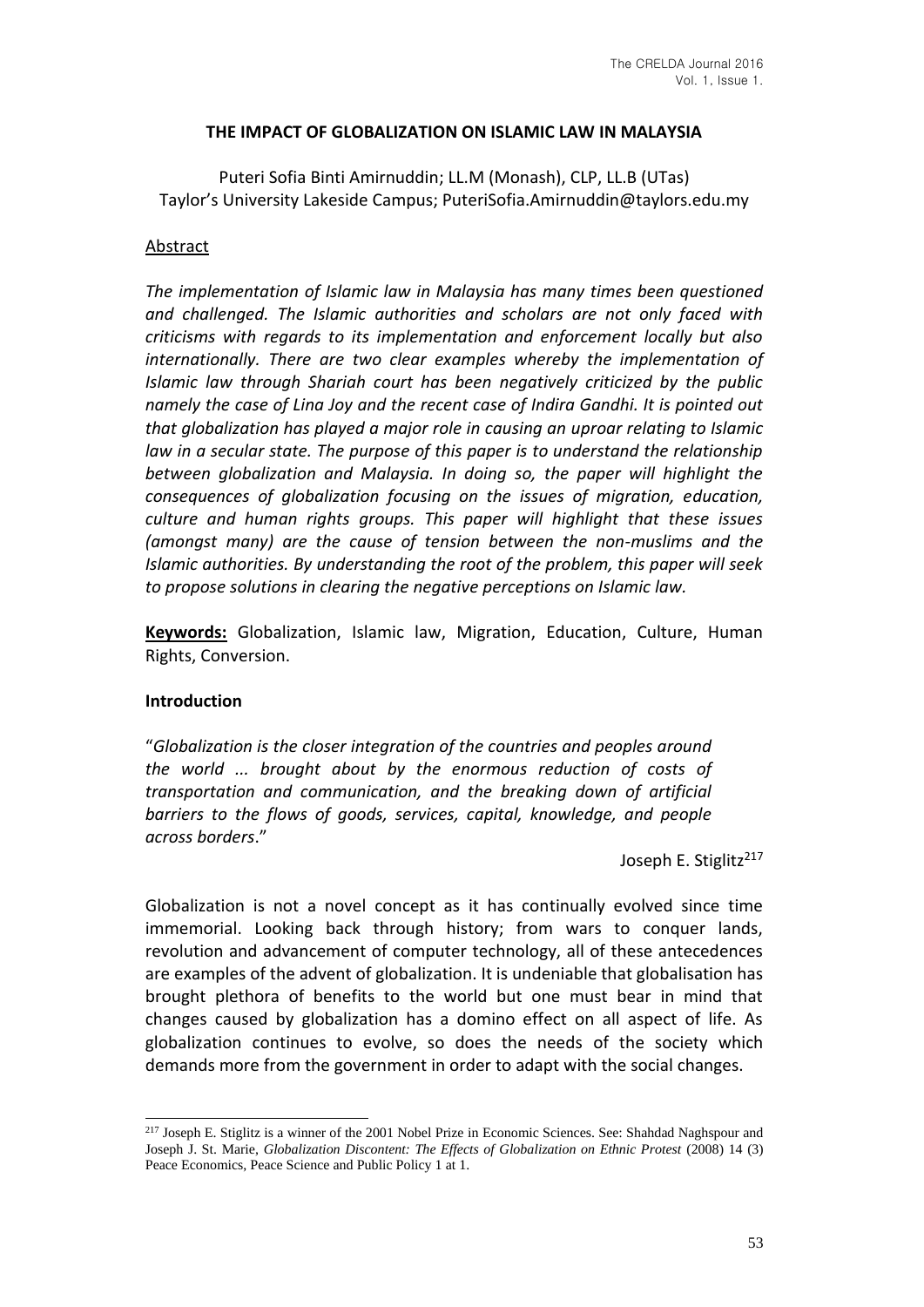With respect to Malaysia, it is interesting to note that the relationship between Malaysia and globalization has somewhat been paradoxical. Malaysia has been perceived to embrace, redefine and reject globalization throughout time<sup>218</sup>. These contradictory approaches are manifest particularly in relation to development of the Islamic jurisprudence. The issue of conversion of Lina Joy and the children on Indira Gandhi's will serve as illustrations for this paper. These matters encourage Shariah and Civil courts to expand its jurisdiction in relation to conversion. Nevertheless, despite such intention, globalization has presented Shariah courts with many challenges with regards to the adaptation of Islamic jurisprudence in the  $21^{st}$  century. Due to various controversies and criticisms brought against Shariah courts domestically, it has attracted the attention of human rights activists at an international level. Whilst the long term consequences of globalization in relation to the development in Islamic jurisprudence are not clear, the events that took place in the recent years indicate that Islamic law will continue to develop regardless whatever impacts that globalization may have on its progression.

This article begins by introducing the decisions of the courts in relation to Lina Joy's conversion and the unilateral conversion of Indira Gandhi's children which drew wide-reaching attention in relation to the development of Islamic law. This article will focus on the relationship between globalization and Malaysia in an attempt to discover the social problems associated with globalization. The issues pertaining to migration, education and culture will be examined in this article. In addition to that, this article will touch upon criticisms presented by the human rights groups which generated heated arguments amongst the Islamic scholars. Lastly, this article will also examine the implication of Lina Joy and Indira Gandhi's case in relation to globalization and the society as a whole.

## **The Lina Joy case**<sup>219</sup>

Azlina binti Jailani was born a Muslim but she subsequently converted her religion to Christianity in 1997. She applied to the Malaysian National Registration Department (NRD) to change her Muslim name in her identity card to a Christian name, namely Lina Joy, so that she could wed her ethnic Indian Catholic fiancé<sup>220</sup>. Her application to change her Muslim name was approved but the word 'Islam' was inserted in her identity card even though her application form stated that she is a Christian<sup>221</sup>. This is because during that period of time, there were some amendments made to the National Regulations which requires the identity cards of Muslims to state the word 'Islam' as their religion $^{222}$ .

<sup>218</sup> Bridget Welsh, 'Malaysia and Globalization: Contradictory Currents', in Samuel S. Kim, *East Asia and Globalization*, Rowman & Littlefield Publishers, Inc, USA, 2000, p. 233

<sup>&</sup>lt;sup>219</sup> Lina Joy v Majlis Agama Islam Wilayah Persekutuan & Anor [2007] 4 MLJ 585

<sup>220</sup> Ibid at 593

<sup>221</sup> Ibid at 560

<sup>222</sup> Ibid at 560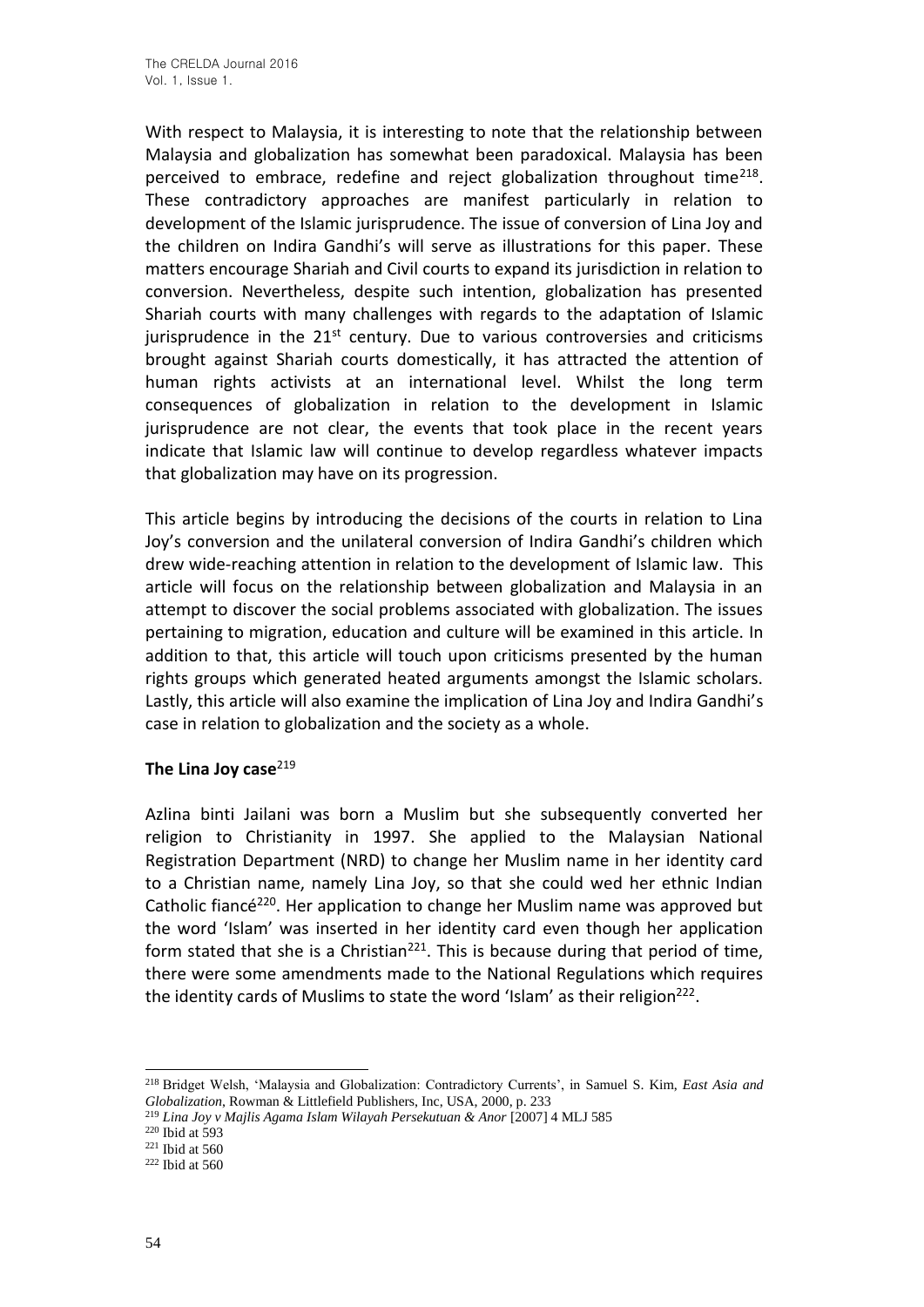The amendments have defeated her purpose of changing her name and therefore, it presented another obstacle to her marriage. This is because in Malaysia, a Muslim woman cannot marry a non-Muslim man unless he converts to Islam<sup>223</sup>. In her case, since her fiancé refused to convert to Islam, she then applied to NRD to have the word 'Islam' to be deleted from her identity card. The NRD contested her application on grounds that she failed to produce a certificate of apostasy from Shariah court which will certify that she is no longer a Muslim. As a result, Lina Joy has brought her matter to the High Court and subsequently to the Court of Appeal on the grounds that her right to freedom of religion based on Article 11(1) Federal Constitution of Malaysia has been infringed. However, in both hearing stages, the courts rejected her application. She fought for her religious freedom in the Federal Court, which is the highest court in Malaysia, but only to find herself a similar judgment rejecting her application. It was held that the issue of removing the word 'Islam' in her identity card falls under the jurisdiction of Shariah courts. Furthermore, Article 121 (1A) of the Federal Constitution of Malaysia states that the civil court does not have jurisdiction to hear matter in relation to Islamic law hence she has no choice but to seek recourse at Shariah court.

The decision was not unanimous as there was one non-Muslim judge on the panel whom sided with Lina Joy. Richard Malanjum CJ in his dissenting noted that the sole reason as to why Lina Joy did not apply for a certificate of apostasy from Shariah Court is because she could face criminal prosecution for renouncing Islam<sup>224</sup>. This case is said to relate to globalization as it involves the element of migration, culture and education which has resulted in the judgment given. This case differs from Azmi Mohamed Azam, Roneey's case whom has received a court declaration from the High Court of Sabah and Sarawak compelling the National Registration Department to change his name to Roneey Rebit and his religion from Islam to Christianity in his identity card<sup>225</sup>. In this case, the applicant was initially a Christian before he converted to Islam by virtue of his parents' conversion when he was a minor<sup>226</sup>. The High Court judge, Datuk Yew Jen Kie, a non-Muslim has held that Azmi@Roneey's case deals with his constitutional right to freedom of religion even though same principles should be afforded to Lina Joy. It remains to be seen whether the case will remain as a good law or will be challenged in the future.

<sup>223</sup> Yusuf Al-Qaradawi and Muhammad Ali Al-Hanooti, 'Why a Muslim Women is not allowed to marry a Non-Muslim Man' (2003) World Fatwa Management and Research Institute, Malaysia Islamic Science University, <http://infad.usim.edu.my/modules.php?op=modload&name=News&file=article&sid=10576> accessed on 31st December 2015

<sup>&</sup>lt;sup>224</sup> Lina Joy v Majlis Agama Islam Wilayah Persekutuan & Anor [2007] 4 MLJ 585 at 632

<sup>225</sup> Sharon Ling, 'Court Declares 41-year-old Muslim can be a Christian again' *The Star* (Kuala Lumpur, 2016) 3

 $226$  Ibid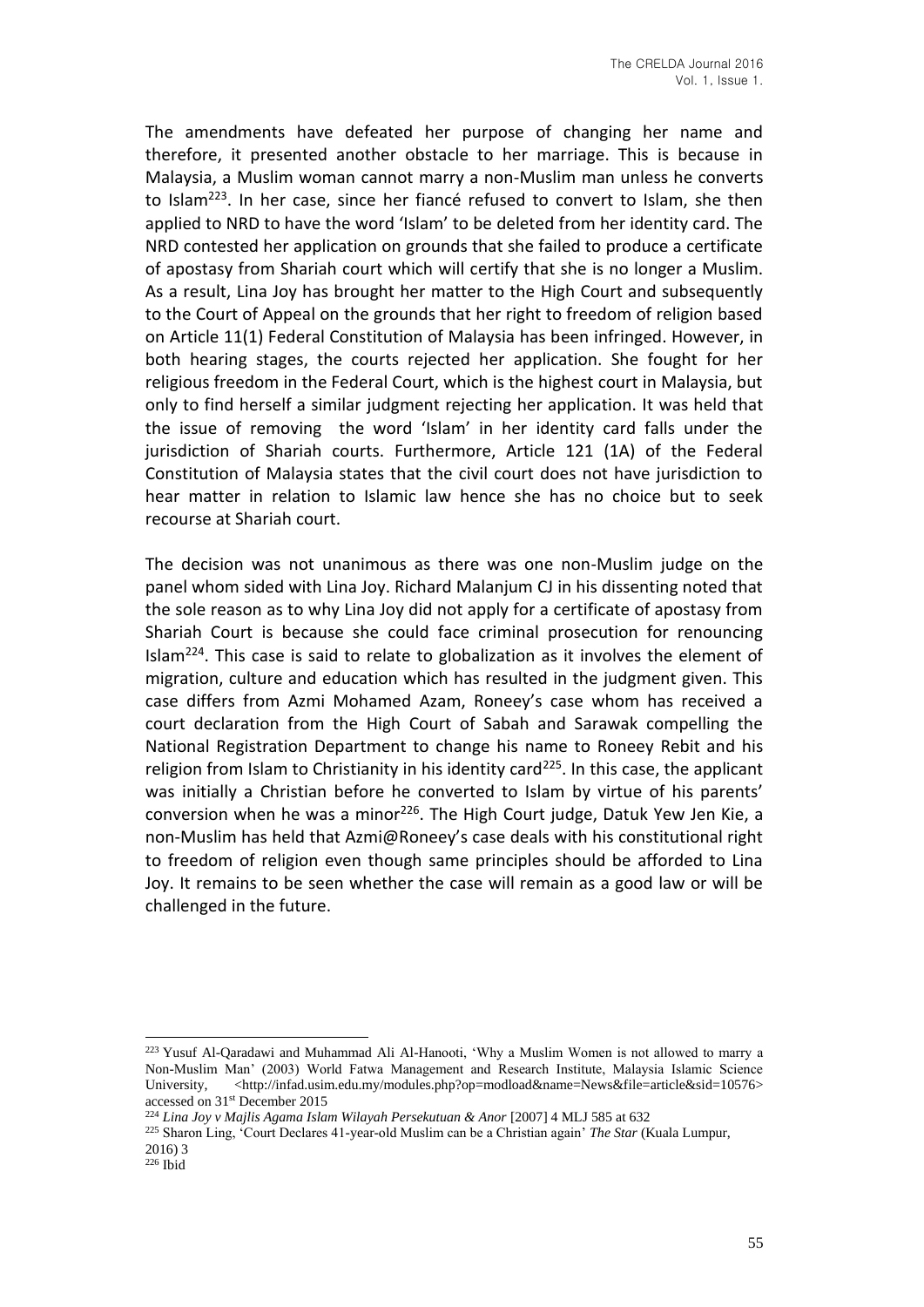## **The conversion of Indira Gandhi's children**

There is also another controversy case involving Islamic law pertaining to the conversion of Indira Gandhi's children. Indira Gandhi a/p Mutho underwent a Hindu marriage ceremony with Pathmanathan a/l Krishnan and had their marriage registered under the civil law in 1993. Her husband subsequently embraced Islam in 2009 and has unilaterally converted their three children without her knowledge and consent. When she discovered that her husband has converted the children, she applied to the High Court for an order of certiorari to quash the certificates of conversion for non-compliance with ss99, 100 and 101 of the Administration of the Religion of Islam (Perak) Enactment 2004. Her application was successful on grounds that the children were not present before the *Pendaftar Muallaf* to utter the clauses of the Affirmation of Faith and that the act of her husband to convert the children without her consent was unconstitutional, illegal, null and void $^{227}$ . The matter was then brought to Court of Appeal whereby the three-judge panel had in a majority judgment reinstated the children's conversion to Islam<sup>228</sup>. Justices Balia Yusof Wahi and Badariah Sahamid held that Syariah court has the exclusive jurisdiction to hear matters concerning Muslims conversions<sup>229</sup>.

The issue of children conversion to Islam without the consent of other spouse has a domino effect on other matter as well, for example, the custody of the children. It was explained in great detail by Lee Swee Seng J that the matter pertaining to custody does not fall under the purview of Syariah Court as one of the parent is a non-Muslim<sup>230</sup>. This is explicitly stated under section 45 of the Islamic Family Law (Perak) Enactment 2004 which gives authorization to the Syariah Court to hear divorce cases only if the marriage satisfies the criteria under the provision<sup>231</sup>. In a similar vein, Syariah Court has no jurisdiction to hear custody matter where the children were not born to Muslim parents in a Muslim marriage, or at least whose parents are both converted to Muslim<sup>232</sup>. Based on these provisions,

<sup>227</sup> *Indira Gandhi a/p Mutho v Pengarah Jabatan Agama Islam Perak & Ors* [2013] 5 MLJ 552 at 561, 565, 582 and 583 per Lee Swee Seng JC

<sup>228</sup> Nurbaitu Hamdam, 'Ministers to look into court's decision on Muslim conversion'

 $\langle$ http://www.thestar.com.my/news/nation/2016/01/10/ministers-to-look-into-courts-decision-on-muslimconversion/> accessed on 1<sup>st</sup> February 2016

<sup>&</sup>lt;sup>229</sup> Recently, the Court of Appeal has ruled that the issues regarding Muslim conversion are exclusively within the jurisdiction of the Syariah Court. See: Qishin Tariq, 'Muslim conversion issues exclusively Syariah Court's jurisdiction' <http://www.thestar.com.my/news/nation/2015/12/30/muslim-conversion-issuesexclusively-syariah-court-jurisdiction/> accessed on 1<sup>st</sup> January 2016

<sup>&</sup>lt;sup>230</sup> Indira Gandhi a/p Mutho v Patmanathan a/l Krishnan [2015] 7 MLJ 153 at para 30 - 41

<sup>231</sup> Section 45 of the Islamic Family (Perak) Enactment provides that "*nothing in the Enactment shall authorise the Shariah Court to make an order of divorce or an order pertaining to a divorce or to permit a husband to pronounce a talaq except:*

*<sup>(</sup>a) where the marriage has been registered or is deemed to be registered under the Enactment; or (b) where the marriage was solemnised in accordance with hukum syarak; and*

*<sup>(</sup>c) where the residence of either of the parties to the marriage at the time when the application is presented is in the State of Perak Darul Ridzuan.*

<sup>232</sup> *Indira Gandhi a/p Mutho v Patmanathan a/l Krishnan* [2015] 7 MLJ 153 at para 44. See also: section 50 (3)(b)(iii) of the Perak Enactment.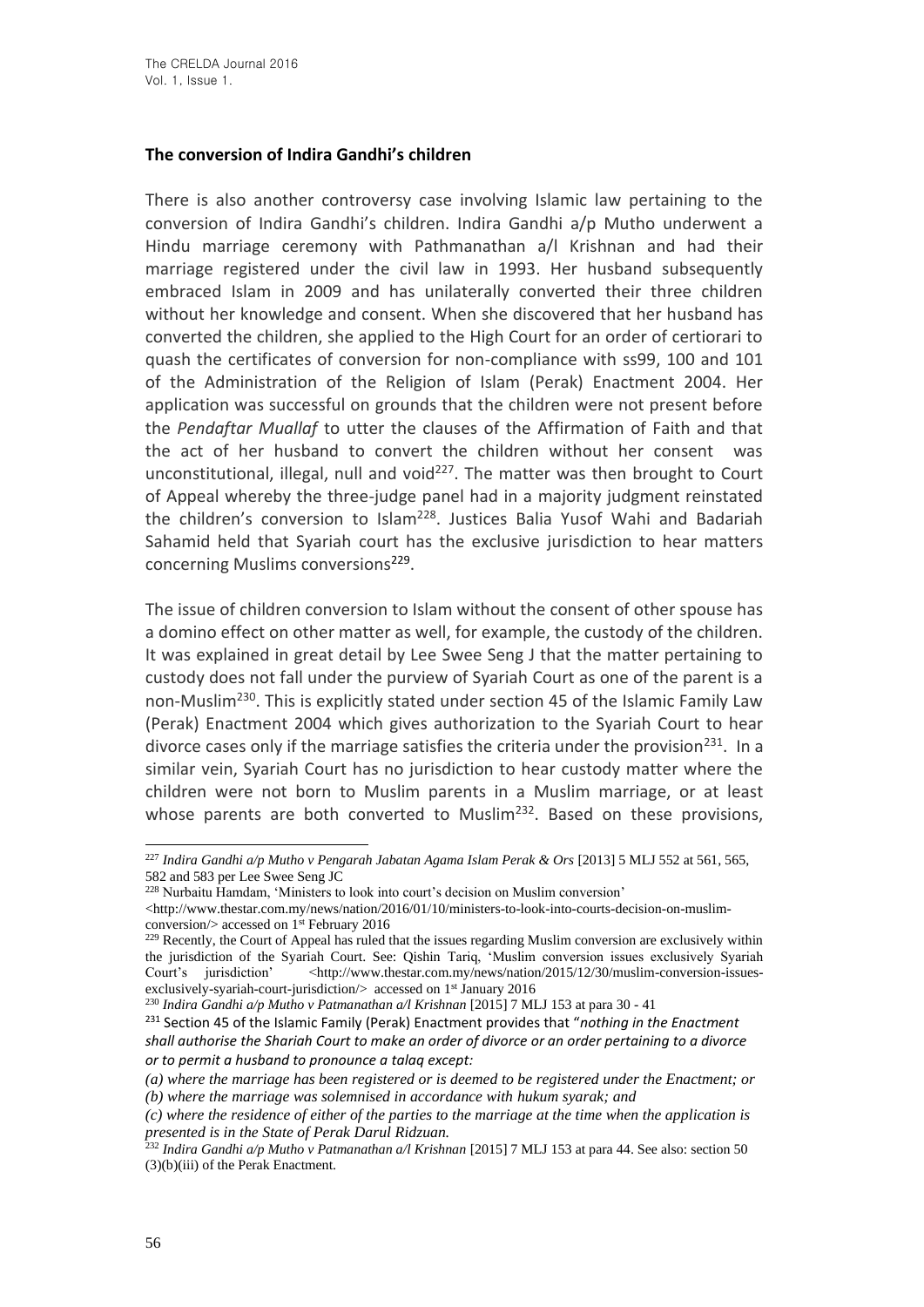Indira Gandhi was lawfully granted by the civil High Court with a full custody of all her three children.

It is worth noting that the custody issue contended in the Indira Gandhi's case is not novel and has been previously heard before the court<sup>233</sup>. Not long after the Court of Appeal judgment on Indira Gandhi's case, there was one comparable case which similarly concern with custody and conversion of the children. In *Viran a/l Nagapan v Deepa a/p Subramaniam*, the Federal Court held that the civil High Court has the jurisdiction to hear matter concerning divorce, custody of the children and other ancillary matters provided that the ex-husband and exwife had underwent a civil law marriage<sup>234</sup>. Similar point was reiterated that Syariah Court has no jurisdiction to hear application for divorce cases where the marriage was not solemnized under hukum svarak $^{235}$ . Nonetheless, in the circumstances where Syariah Court has somewhat given an order with respect to divorce or custody case, the order is a valid order but it has to be set aside before the party aggrieved can bring an action to the civil High Court<sup>236</sup>.

The ensuing legal battles have captured worldwide attention which brought many negative perceptions towards the so-called intolerant Malaysian court's decision towards other faiths $237$ . There have been many calls for the government to amend the current statutes and state enactments in order to provide permanent solution to these conflict of jurisdictions<sup>238</sup>. It is pointed out that globalization plays a role in the development of Islamic law. Globalization can either create hostility amongst the people in a multi-cultural society or it could bring the people together<sup>239</sup>. This relates to the issue of migration which has an impact on the development of Islamic law in relation to conversion and apostasy.

(b) *where the marriage was solemnized in accordance with Hukum Syarak; or*

<sup>238</sup> See: 'Bar: Both parents must consent to child's change of religion'

 $\langle$ http://www.thestar.com.my/news/nation/2016/01/14/bar-both-parents-must-consent-to-childs-change-ofreligion/> accessed on 1st February 2016 and Joseph Kaos Jr, 'Conversion laws to be amended'

 $\langle$ http://www.thestar.com.my/news/nation/2016/01/14/conversion-laws-to-be-amended-govt-seeking-

<sup>233</sup> *Subashini a/p Rajasingam v Saravanan a/l Thangathoray and other appeals* [2008] 2 MLJ 147 (FC*), Tey Siew Choo v Teo Eng Hua* [1999] 6 CLJ 308 and *Tang Sung Moi v Too Miew Kim* [1994] 3 MLJ 117 (amongst many others.)

<sup>234</sup> *Viran a/l Nagapan v Deepa a/p Subramaniam* [2016] MLJU 05

<sup>235</sup> Section *45* of the Islamic Family Law (Negeri Sembilan) Enactment 2003 (Enactment 2003) provides that *"Save as is otherwise expressly provided, nothing in this Enactment shall authorize the Court to make an order of divorce or an order shall authorize the Court make an order of divorce or an order pertaining to a divorce (SIC) or to permit a husband to pronounce a talaq except:*

<sup>(</sup>a) *where the marriage has been registered or is deemed to be registered under this Enactment;*

<sup>(</sup>c) *where the residence of either of the parties to the marriage at the time when the application is presented is in the State of Negeri Sembilan."*

<sup>236</sup> *Viran a/l Nagapan v Deepa a/p Subramaniam and other appeals* [2016] MLJU 05 at para 55 <sup>237</sup> See: Wong Chun Wai, 'Can Malaysia's Indira Gandhi expect justice?'

 $\langle$ http://www.straitstimes.com/asia/se-asia/can-malaysias-indira-gandhi-expect-justice-the-star-columnist $>$ accessed on 1st February 2016 and 'Malaysia's Sharia Law Keeps Non-Muslim Mothers From Their Kids'  $\langle$ http://www.foxnews.com/world/2014/11/10/malaysian-mothers-win-custody-but-dont-get-kids-thanks-toseparate-legal-system.html> accessed on 1st February 2016

permanent-solution-to-unilateral-child-conversions/> accessed on 1st February 2016

 $^{239}$  Shahdad Naghspour and Joseph J. St. Marie (no 1) 4.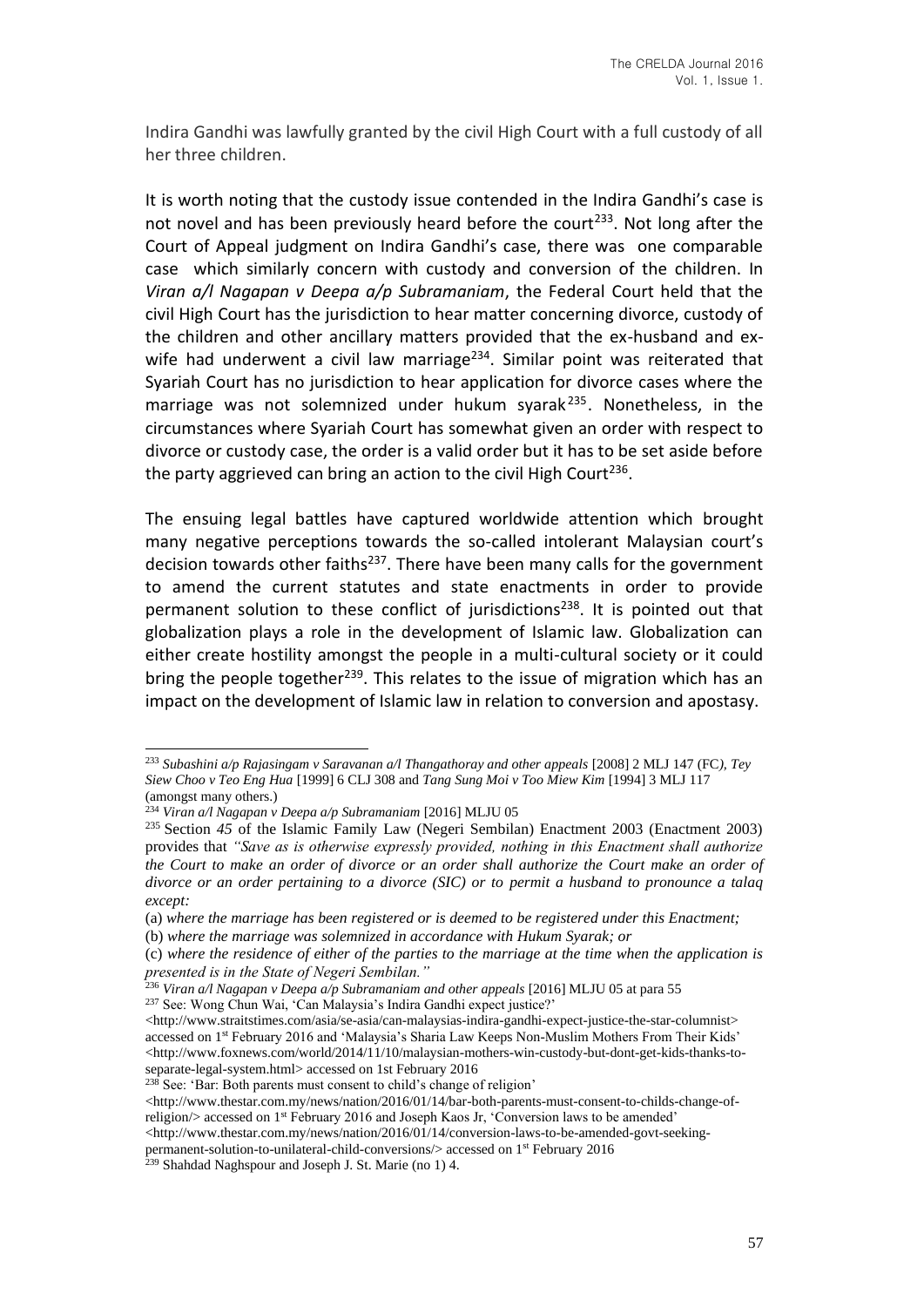# **Migration**

One aspect that should be looked into in Lina Joy's decision is migration. History has shown that migration to Malaysia has occurred since 14<sup>th</sup> century primarily either because to search for a better livelihood or was brought by the British colonies to work in Malaysia<sup>240</sup>. Given the fact that international migration is a global phenomenon, it has become the subject of many sophisticated studies to determine if it brings more harm than good. The nations around the globe encouraged migration as it promotes the nations' economy, diversity and multiculturalism. Despite the many benefits of migration, there is a fear of transculturation between the Islam and other religions around the world. The migrants relocating to Malaysia bringing not only themselves but also carrying together with them their unique philosophies, ideologies and values.

Before the establishment of independence in 1957, Malaysia was predominantly consisted of the native Malays or commonly known as *Bumiputras*. Malay is a person who was born locally, professes the religion of Islam, habitually speaks Malay and conforms to Malay custom<sup>241</sup>. However, as a result of invasion by the British, Portuguese, Dutch and Japanese colonial power during  $18<sup>th</sup> - 19<sup>th</sup>$ century, it has subsequently led to the escalation of other ethnicities due to migration. The Malay ethnic structure has changed dramatically when these colonial rules imported foreign labour from China and India to work at tin mines, rubber plantations and construction sectors in order to meet the needs of the colonial economy in the Malay Peninsula<sup>242</sup>. These migrations have inadvertently led Malaysia to become a multi-racial country with a mix of people from different races namely the Malays, Chinese, Indians and many others. Although migration was recognized as one of the factors that infuse foreign investment resulting in high employment and economic growth, nonetheless in today's modern world, it has attracted many negative perspectives towards Malaysia's governance especially in relation to Islamic law.

The study conducted by Vlieland indicates that the population growth in Malaysia between the year 1931 to 1947 have increased more than 65 per cent that is approximately 940 000 immigrants came from India or China  $243$ . It is acknowledged that the dominant factor which led to the growth of more than half of the increase in the populations is not births but immigration<sup>244</sup>. Ten years later, after the census was conducted and when Malaysia achieved its independence, the founding fathers of the independence drew Federal

<sup>240</sup> Wang Gungwu, 'Migration Patterns in History: Malaysia and the Region' (1985) 58 (1) 43 at 43-57

<sup>241</sup> Article 160 (2) of the Federal Constitution of Malaysia (1957)

<sup>&</sup>lt;sup>242</sup> Tiffany Trimmer, 'Bring in Outsiders Who Will Do the Work: Migration and British Malaya's Imperial Labor Hierarchy 1900 – 1930' <http://worldhistoryconnected.press.illinois.edu/11.3/forum\_trimmer.html> accessed on 30th December 2015 and Yusuf Abdulazeez, Ismail Bab and Sundramoorthy Pathmanathan, 'Migrant Workers' Lives and Experiences Amidst Malaysian Transformations' (2011) 6 (5) Social Sciences 332 at 332 - 343

<sup>243</sup> C.A. Vlieland, 'The 1947 Census of Malaya' (1949) 22 (1) Pacific Affairs, University of British Columbia at 59-63

 $244$  ibid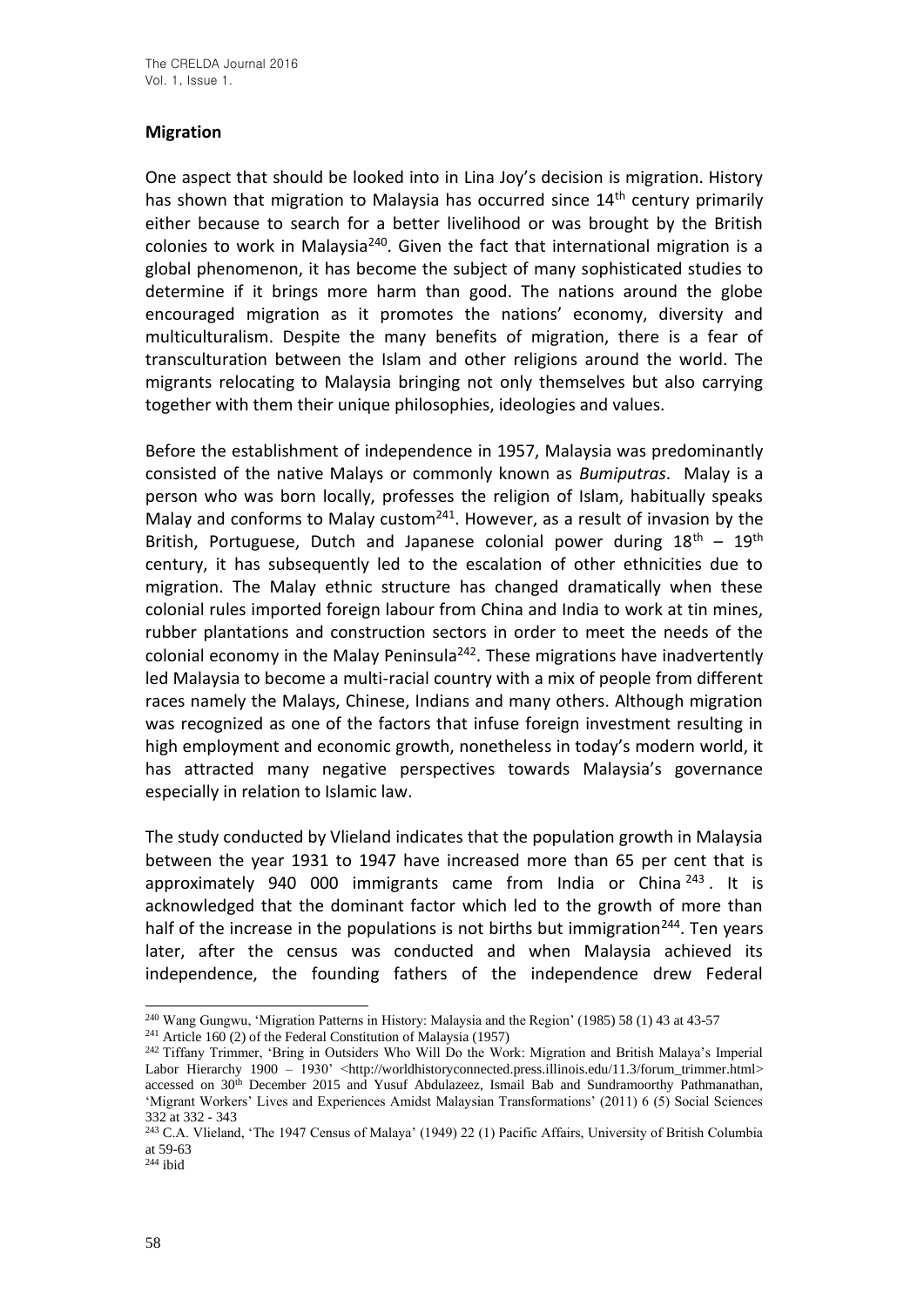Constitution of Malaysia which acknowledges the rights of the migrants to citizenship<sup>245</sup> as well as their rights to profess their religion<sup>246</sup>. However, no one at that time could foresee the problem arising today in relation to apostasy and conversion as seen in the Lina Joy and Indira Gandhi's case.

The ambiguities and lacuna in the Malaysian Constitution particularly with respect to freedom of religion has been subjected to many controversies and scrutiny. According to the tenets of Islam, an individual may profess any religion of his or her choice but with respect to an apostate, there is a penalty for a Muslim who converted from Islam<sup>247</sup>. It has been argued that since Islam is the religion of the Federation, the founding fathers should have included the text in the Al-Quran regarding the consequences of leaving Islam<sup>248</sup>. Nevertheless, upon closer examination of the Constitution as a whole, it can be seen that the intention of the founding fathers laying down the Constitution is to instil notions of pluralistic and equal rights in a society. The Constitution acknowledged the rights to freedom of religion and it is made out of respect to the Chinese and Indian migrants who came to Malaysia. The Constitution recognized the rights of the migrants to profess their religion such as Buddhism, Christianity and Hinduism but it implicitly does not allow for a Muslim to become an apostate given the fact that Islam is the official religion in Malaysia.

A prominent retired judge, Dato' Faiza Tamby Chik also recognized that the concept of religious freedom does not apply to Muslims in Malaysia<sup>249</sup>. His Honour voiced out his opinion that the clause towards freedom of religion in the Constitution is merely to provide a balancing clause so that other religions might practice in peace and harmony within any part of the Federation<sup>250</sup>. From these statements, it has been perceived that Islam is treated with utmost dignity to the extent that the renouncement of Islam is made impossible. The averment was made on the basis that the reason that the Constitution was rightly made after Malaysia gained its independence was to protect the rights of its citizen. There are many Chinese and Indian migrants that have already obtained citizenship hence their rights to live in Malaysia are also protected and enshrined in the Constitution<sup>251</sup>. It is emphasized that it was the result of globalization that rendered the founding fathers to acknowledge the rights of the immigrants. The

<sup>245</sup> Part III Chapter 1 of the Federal Constitution of Malaysia (1957)

<sup>246</sup> Article 11 of the Federal Constitution of Malaysia (1957)

<sup>247</sup> Abdullah Saeed and Hassan Saeed, *Freedom of Religion, Apostasy and Islam (*Ashgate Publishing Ltd, UK, 2004) at 51 and Ambiga Sreenevasan, 'Bar Council: Federal Constitution Must Remain Supreme', The Malaysian Bar Online, 31<sup>st</sup> May 2007, <http://www.malaysianbar.org.my 
sccessed on 30<sup>th</sup> December 2015 <sup>248</sup> Article 3(1) of the Federal Constitution of Malaysia (1957)

<sup>&</sup>lt;sup>249</sup> 'Religious Freedom does not apply to Muslims here' The Malaysian Bar Online, 19<sup>th</sup> November 2008, <http://www.malaysianbar.org.my/legal/general\_news/religious\_freedom\_does\_not\_apply\_to\_muslims\_here\_ says\_retired\_judge.html> accessed on  $1<sup>st</sup>$  January 2016 <sup>250</sup> Ibid

<sup>251</sup> Part III Chapter 1 of the Federal Constitution of Malaysia (1957)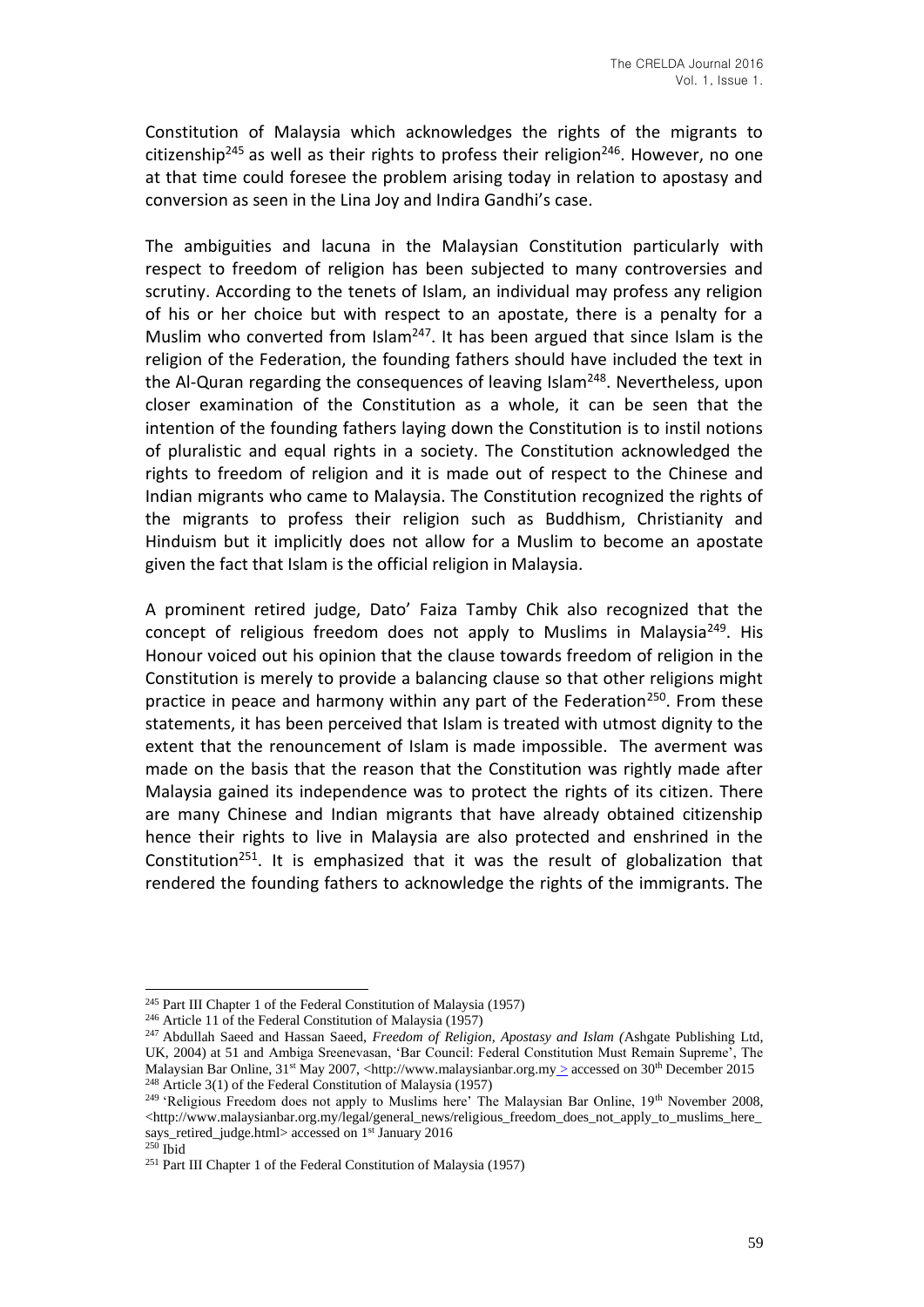existence of globalization has rendered Malaysia not to be an Islamic state but a state that recognizes Islam as the official religion of the country<sup>252</sup>.

#### **Culture**

As a result of globalization, the combinations of migration and mixed cultures have attracted many intensive debates amongst Islamic scholars regarding the cultures of Indian and Chinese on Islamic society. In today's modern world, there are many aspects of Islamic culture that has been affected by the external influences and hence, it has raised a lot of concerns whether the Muslim will depart from its Islamic tenets. From the way Muslims dress to the opinions that they present, it has brought significant changes to the way Muslims think. There are more Muslims becoming more liberal in their daily lives. One of the Islamic scholars in Malaysia, Datuk Sheikh Azmi Ahmad feared that the concept of an open-minded society in a young Muslims' thinking, for example Lina Joy, would gradually deteriorates their religious sentiments and enthusiasm  $253$ . As globalization continues to evolve, the Islamic scholars acknowledged that there is an urgent need to enhance the dynamism of jurisprudence in Islamic law in order to keep up with the rapid modernization in the human civilization.

Despite such intention, it is pertinent to note that it is not an easy task to develop the jurisprudence of Islamic law in Malaysia. The Shariah courts as well as the government of Malaysia have encountered many criticisms from the society criticising that the government are not sensitive towards other religions and cultures. For example, the practices of yoga were banned for Muslims as it comprises physical movements and religious element of Hinduism which is inappropriate for Muslims' faith<sup>254</sup>. Although the proscription does not affect non-Muslims in general, it has eroded the perception of Islam by other faiths around the globe. As a multi-racial and multi-cultural country, the prohibition has somewhat offended the Indian society in particular and as such, it has caused resentment towards the Malaysian government for indirectly portraying a negative image towards Indian practices<sup>255</sup>.

Another recent banning by the National Fatwa Council is the prohibition of ecigarettes or famously known as 'vaping'<sup>256</sup>. Since the majority of Malaysia

<sup>&</sup>lt;sup>252</sup> 'Malaysia not Islamic or secular, says Dr.M' The Star online, 19<sup>th</sup> June 2014 <http://www.thestar.com.my/news/nation/2014/06/19/malaysia-not-islamic-or-secular-says-dr-m/> accessed on 30th December 2015

<sup>&</sup>lt;sup>253</sup> Fauwaz Abdul Aziz, '10 000 Muslims Attend Forum on Apostasy', 24<sup>th</sup> July 2006,  $\langle$ http://myislamnetwork.net/component/content/article/2-e-akhbar/27-malaysiakinicom-10000-muslimsattend-forum-on-apostasy.html> accessed on 20th October 2015

<sup>&</sup>lt;sup>254</sup> 'Islamic Leader in Malaysia Ban Yoga for Muslims' Fox News Online, 21<sup>st</sup> November 2008, <http://www.foxnews.com/story/2008/11/21/islamic-leaders-in-malaysia-ban-yoga-for-muslims.html>  $\frac{\text{accessed on 1st January 2016}}{\text{Soa}}$ 

<sup>255</sup> 'Yoga Fatwa: Use *Silat* Approach' Malaysia Kini Online, 26th November 2008, <http://www.malaysiakini.com/news/93747> accessed on 1st January 2016

<sup>256</sup> Adam Boult, 'E-cigarettes forbidden is Islam: says Fatwa Council' The Telegraph, 23rd December 2015,  $\langle$ http://www.telegraph.co.uk/news/worldnews/asia/malaysia/12065912/E-cigarettes-forbidden-in-Islam-says-Fatwa-Council.html> accessed on 1<sup>st</sup> January 2016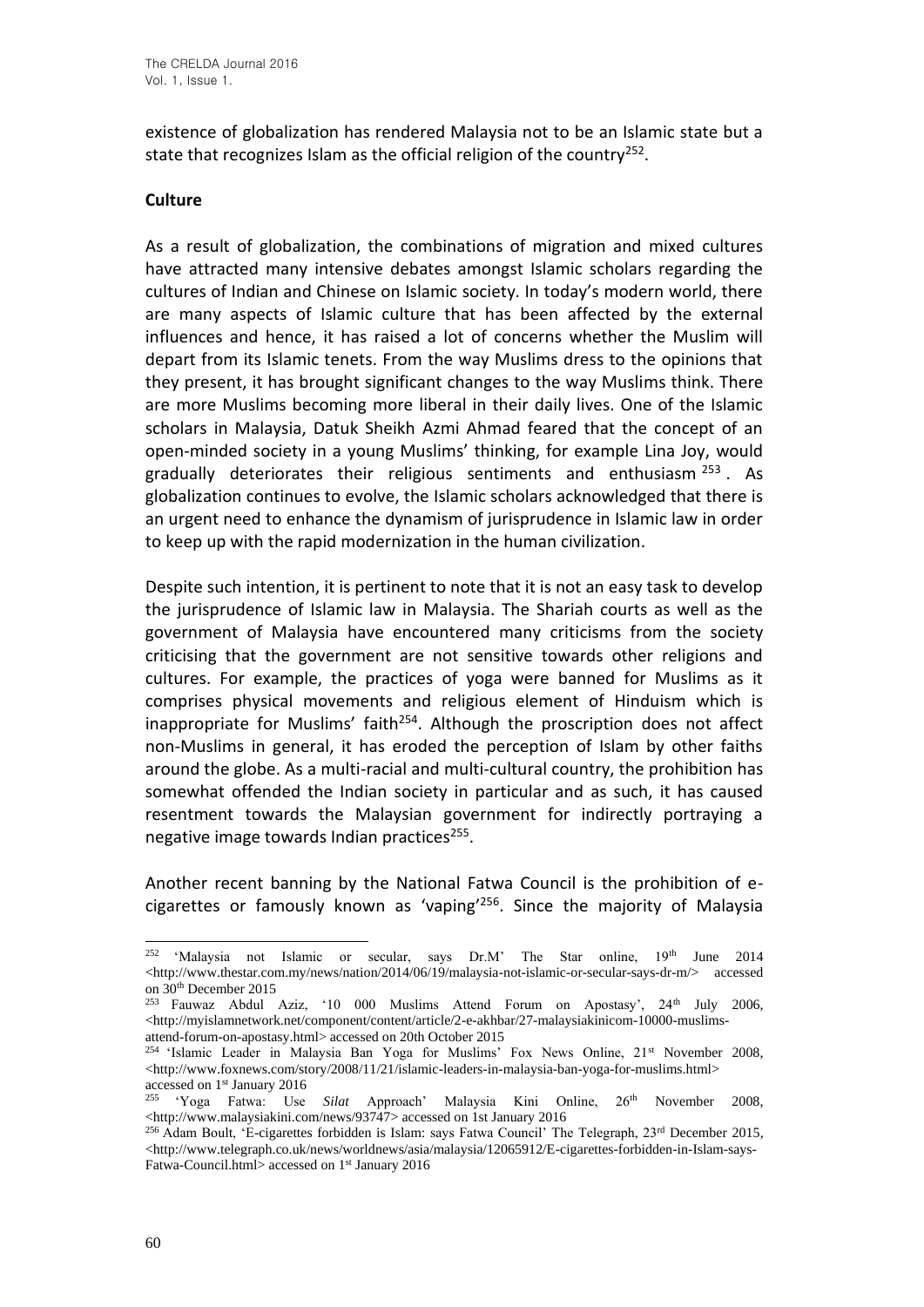population consists of 60.4% of Muslim<sup>257</sup>, the religious minorities are concerned whether the growth in the Muslim population would promote the Islamization process<sup>258</sup>. There have been many concerns that the emergent of Islamic law in the legal system would encourage Malaysia to deviate from a system of secular government into becoming an Islamic state<sup>259</sup>. Such solicitude has been said to be the result of globalization that has caused the world to be a competing place for cultures in order to enlarge their sphere of influence<sup>260</sup>.

By reason of globalization, it has also been perceived that the variety of cultures have produced much tension and friction<sup>261</sup>. The globalization process has created difficult relations between the non-Muslims and Shariah courts particularly in relation to conversion. The non-Muslims often opt to challenge the decision of Shariah courts without considering the rationale behind such determination. It is examined that one of the underlying principles following the Federal Court's decision is that the courts want to prevent Lina Joy from removing her cultural specificity; that is being a Malay Muslim. This is the result of the active inter-penetration and combination of cultural element promulgated by globalization. These elements have inadvertently led Lina Joy to abandon her belief and Islamic tenets in order to adopt a more cosmopolitan worldview. This view is supported by the argument presented by Dr. Mahathir Mohamad, the former Prime Minister of Malaysia, whom acknowledges that cultural changes are the result of global interconnectedness<sup>262</sup>.

Although globalization promotes harmonization and multiculturalism, many academicians argued that globalization presented a negative impact on the expansion on Islamic law. It is established that Malaysian government which is predominantly controlled by Muslims will continue to preserve traditional values even though it carries different notions of principles for the non-Muslims. For instance, the former Prime Minister Tun Abdullah Badawi who often promoted Islam Hadhari as a model for development in Malaysia has raised conflicting ideology between the Muslims and non-Muslims political leaders<sup>263</sup>. The intensity

<sup>257</sup> '**Population Distribution and Basic Demographic Characteristics**' Department of Statistics Malaysia, 2010, 2010, 2010, 2010, 2010, 2010, 2010, 2010, 2010, 2010, 2010, 2010, 2010, 2010, 2010, 2010, 2010

<sup>&</sup>lt;http://www.statistics.gov.my/portal/index.php?option=com\_content&view=article&id=54%3Apo pulation-updated-31072009&catid=35%3Akey-statistics&Itemid=53&lang=en> accessed on 30<sup>th</sup> December 2015

<sup>258</sup> Albert Sundararaj Walters, 'Issues in Christian-Muslim Relations: A Malaysian Christian Perspective' (2007) 18 (1) Islam and Christian–Muslim Relations 67 at 68

<sup>259</sup> Joshua Neoh, 'Islamic State and the Common Law in Malaysia: A Case Study of Lina Joy' (2008) 8 (2) Global Jurist, Article 4

<sup>260</sup> David Held and Anthony McGrew, *The Global Transformation Reader: An Introduction to the Globalization Debate* (Polity Press, Great Britain, 2008) at 235

<sup>261</sup> Kevin Robins, 'Encountering Globalization' in David Held and Anthony McGrew, *The Global Transformation Reader: An Introduction to the Globalization Debate* (Polity Press, Great Britain, 2008) at 240

<sup>262</sup> Bridget Welsh, 'Malaysia and Globalization: Contradictory Currents' in Samuel S. Kim, *East Asia and Globalization* (Rowman & Littlefield Publishers, Inc, USA, 2000) at 235

<sup>263</sup> Mohamed Sherif Bashir, 'Islam Hadhari: Concept and Prospect,' Islam Online, 2 March 2005, <http://www.islamonline.net/servlet/Satellite?c=Article\_C&pagename=Zone-English-

Living Shariah/LSELayout&cid=1158658521384> accessed on  $22<sup>nd</sup>$  October 2015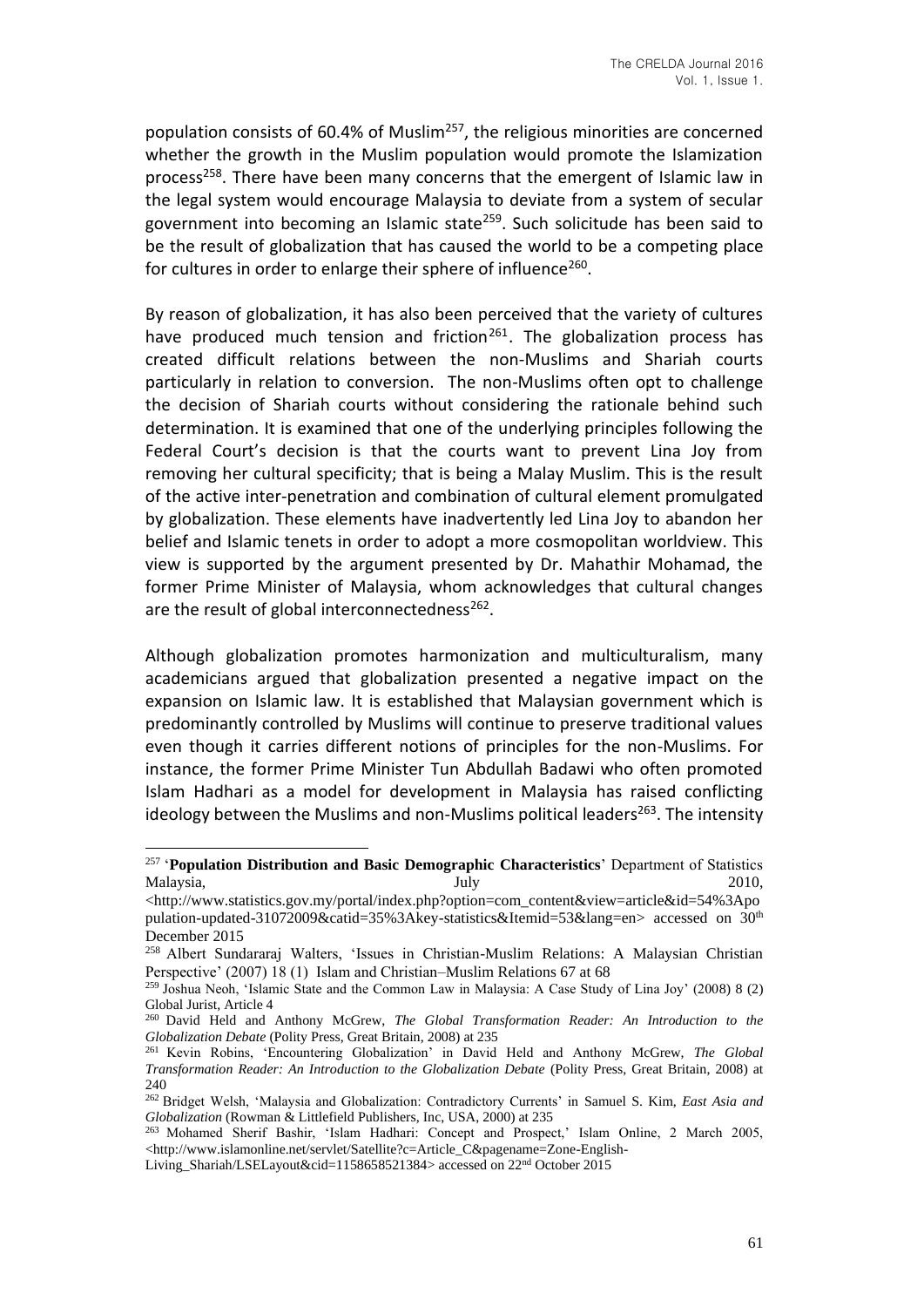of global cultural confrontations has decreased the confidence in the non-Muslims society as to whether the Malaysian government are capable of administering the country without taking into account Islamic principles. Such thinking would disrupt the positive development in Islamic law as the Shariah courts will often need to reassure the society of its recognition towards non-Muslims' right in relation to Islamic law. Where there is a failure to do so, it will generate abhorrence to some of the non-Muslims whom will create an uproar in order to show their discontent towards court's decision. An illustration can be seen in Lina Joy's case. The court's decision had an adverse social repercussion creating racial tensions between Muslims and non-Muslims whereby some 40 000 Malaysian rallied in the capital to demand political and judicial reform<sup>264</sup>. It is observed that these social changes were induced by globalization. It promotes citizens to think liberally and encourages citizen to fight for their rights. This has resulted Malaysia to be socially and politically unstable at that point in time.

Despite the uproar that occurred in Malaysia, its experience towards public discontent has encouraged Shariah courts to be more sensitive and responsive towards other religious cultures in developing its jurisprudence especially when the matter involves non-Muslim. In 2010, a significant decision by a civil court calling for a clearer divide between Malaysian secular and religious courts was seen to be a positive development in law<sup>265</sup>. Reflecting on Lina Joy's case, even though she had not obtained State's approval to renounce Islam but she has admitted and declared herself to be a non-Muslim. As such, she faces a quandary towards her rights to be heard in court whether she should bring her matter in secular court or Shariah court. Since she already admitted that she is a non-Muslim, she contended that she should be heard in the civil court. However, in the eyes of law she is still a Muslim therefore she must resolve her issue in Shariah court. Such a matter indicates that the society in a multicultural country is still confused towards the dual court structure in Malaysia. The perplexity on the jurisdiction of the courts to hear matter pertaining to apostasy came to light due to the hybrid state of Malaysia, that is being in-between the secular state and the theocratic state<sup>266</sup>. It has been perceived that hybridity is a product of global and local interactions which recognizes that transcultural relations are indeed complex and intricate<sup>267</sup>. Hence there is an urgent need for the government ministers to find a balance in the law by looking into the matter of conversion to Islam and also renouncing Islam. These changes would then facilitate Shariah courts to be more sensitive towards other religions and embrace the concept of freedom of religion.

<sup>264</sup> 'Freedom in the World 2008 – Malaysia,' The UN Refugee Agency, 2 July 2008, <http://www.unhcr.org/refworld/docid/487ca22482.html> accessed on 30th December 2015

<sup>&</sup>lt;sup>265</sup> Sylvia Looi, 'Muslim convert's wife wins custody of toddler' The Star Online, 12<sup>th</sup> March 2010, <http://thestar.com.my/news/story.asp?file=/2010/3/12/courts/5850157&sec=courts> accessed on 30th December 2015

<sup>266</sup> Lee Min Choon, 'Freedom of Religion in Malaysia' in Paul W. Chilcote (ed), *Making Disciples in a World Parish: Global Perspectives on Mission and Evangelism* (Pickwick Publications, Oregon, 2011)

<sup>267</sup> Marwan M. Kraidy, 'Hybridity in Cultural Globalization' (2002) 12 (3) International Communication Association 317 at 317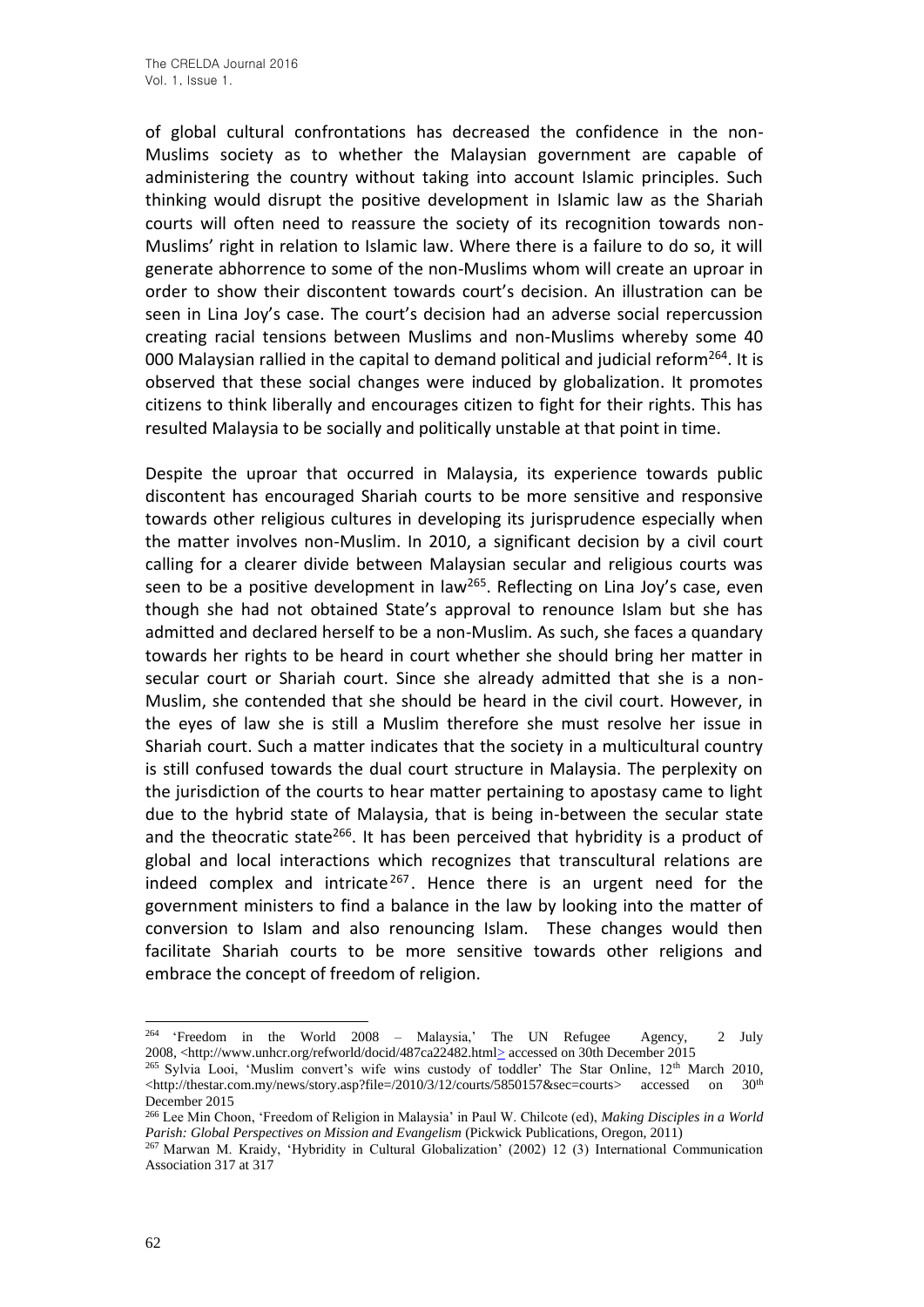## **Education**

Another factor to be considered in relation to globalization is the evolving nature of the education system. The emergence of secular institutions in Malaysia which was introduced by the British has presented an overwhelming impact on Malaysian education system. The invasion by the British colonial is one form of globalization which contains numerous implications as to how the education system has changed and will continue to change, in response to the demand of the society. Burbules and Torres have observed that the implications of the educational process have become a public concern as it goes beyond the aim of developing the knowledge of an individual<sup>268</sup>.

There are few types of education institutions established in Malaysia namely secular schools, vernacular schools, Islamic religious schools and international schools. These institutions have diverse education policy whereby the instructors in vernacular schools teaches in Tamil or Mandarin medium with curricula from India and China respectively, English medium in international schools or Malay language in the national schools. There are currently 10,154 national schools, 1296 Chinese schools and 523 Tamil schools in Malaysia<sup>269</sup>. The numbers of Chinese and Tamils schools have increased since 2010 and extenstive efforts have been made by the government to recruit more Chinese and Tamil language teachers in primary schools nationwide<sup>270</sup>. The problem with the diversity in the education system is that it detrimentally promotes ethnics segregation and racial polarisation<sup>271</sup>. It was found that the enrolment choices and preferential policies have contributed significantly to the current state of ethnic segregation in Malaysia's educational system<sup>272</sup>. In the absence of ethnic interaction, the individuals have been deprived of the opportunity to integrate, understand and appreciate the custom and values of other ethnicity.

Such nature and complexity of globalization that have impacted upon Malaysian education system raises fundamental issues whether the government should abolish the vernacular schools. The removal of religion based schools would encourage students to escape from their comfort zone; that is being able to interact and integrate amongst other ethnicities. It is emphasized that since the official religion of the Federation is Islam, it is suggested that the curriculum of Islamic studies should also be compulsory to non-Muslim students to undertake Islamic studies. The proposal is not intended to persuade the non-Muslims students to convert to Islam but it is anticipated that the field of Islamic study

<sup>268</sup> Nicholas C. Burbules and Carlos Alberto Torres, *Globalization and Education: Critical Perspective* (Routledge, USA, 2000) at 3

<sup>&</sup>lt;sup>269</sup> Statictics were obtained from the Ministry of Education. See: 'Number of Schools according to Groups, Types and States' 31<sup>st</sup> March 2015 <http://www.moe.gov.my/en/statistik-sekolah> accessed on 30th December 2015

<sup>&</sup>lt;sup>270</sup> Richard Lim, 'More Chinese and Tamil language teacher to be recruited next year', The Star Online,  $1<sup>st</sup>$ July 2010 <http://thestar.com.my/news/story.asp?file=/2010/7/1/nation/6581416&sec=nation> accessed on 30th October 2015

<sup>271</sup> Ibid at p. 124

 $272$  Supra note 41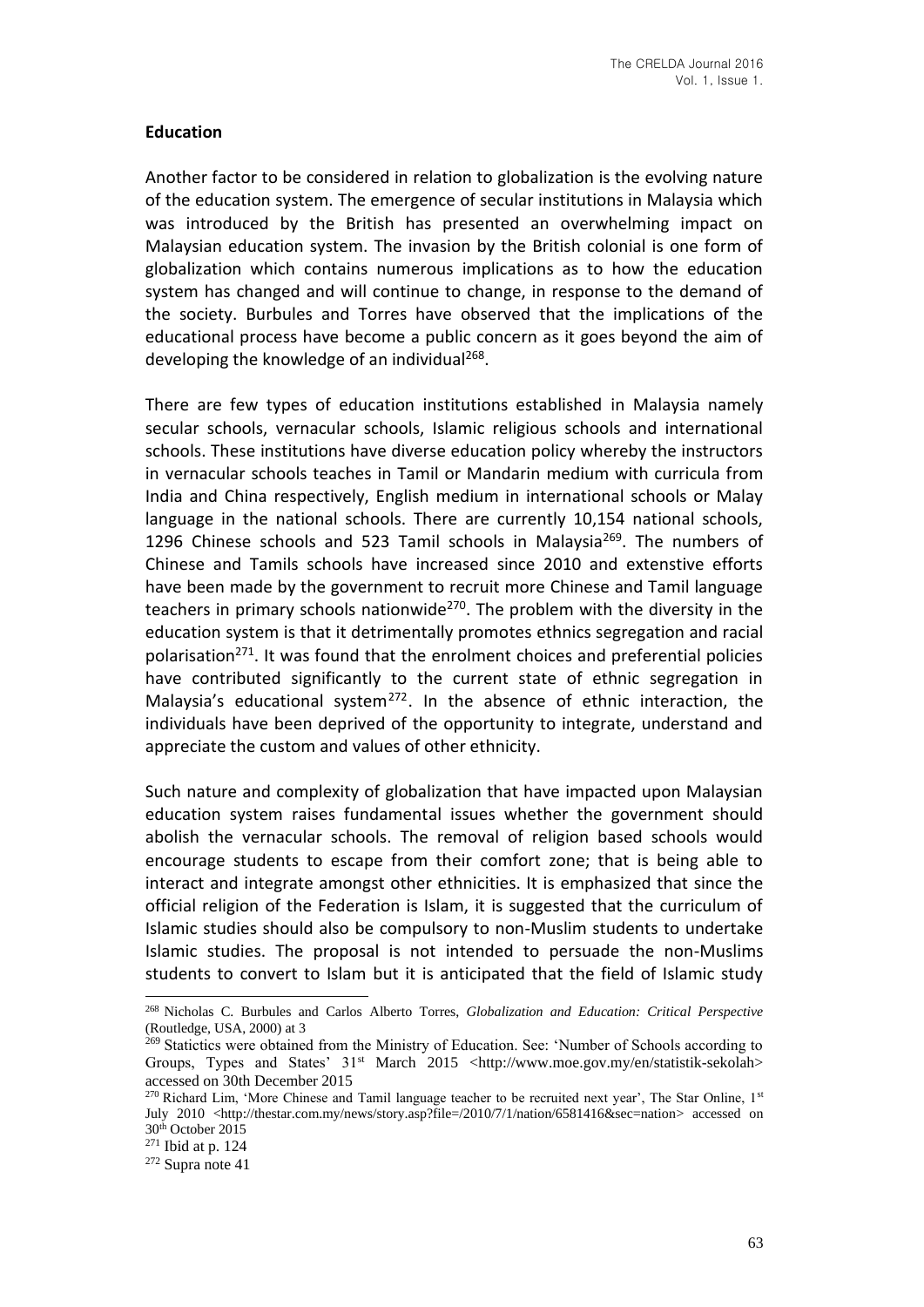would encourage the young Malaysians to understand better about the Islamic tenets and practices. In doing so, it is envisioned that in a globalized world, individuals with better knowledge in Islamic principle will call a halt to racial stereotyping. Furthermore, in advocating this notion of teaching, it will also enable Islamic law to be appreciated by the society. Such methodologies will restore the originality of Islamic law and also able to make Islamic legal system acceptable by the non-Muslims society<sup>273</sup>. As such, it will stimulate a significant shift in the process of interconnections in order for Malaysian to move forward in appreciating globalization.

This is because, in the current national education system, there is a low level of Islamic studies undertaken by the non-Muslims. Therefore they are unable to comprehend the basis rule of a decision made by Islamic authorities. The case of Lina Joy serves an illustration whereby the non-Muslims are constantly undermining the decision made by the Shariah court; claiming that the institutions are not being sensitive towards the rights of a person to profess other religions. In fact, Shariah court is merely carrying out its duty based on the tenets of Islam and the decree pronounced by the law. All of the judgments made by the Islamic authority are based on the main text of the Al-Quran and since Lina Joy was born as a Muslim, she must adhere to the principles laid down by the Islamic law in renouncing Islam<sup>274</sup>.

It is further said that the current problem relating to Islamic law and education has somewhat been exacerbated by the government when it encourages students to pursue their education overseas. The encouragement has indirectly eroded the confidence in the national education system in a sense that the society is undermining the capability of the local authority to develop its literature in Malaysia. This has raised fundamental concerns whether globalization poses a threat to the continuity of cultural diversity. The advent of globalization has driven young Malaysians to forgo its nationality in exchange for foreign educations which is seen to be more advanced and developed. There is an apprehension that failing to adopt the trend towards globalization could run the risk of being excluded from the transnational world economy<sup>275</sup>. The merit of the argument has been further supported by academic scholars criticising globalization as a foreign invasion towards cultural values, destroying the rich diversity of human civilizations<sup>276</sup>. Despite such criticisms, it has been argued that someone has to pay the price of the obliteration of the cultural mixture in order to develop a better Islamic law for the benefit of future mankind. It is

<sup>273</sup> Mohammad Tahir Mohammad, *Rights and Duties in Shariah and Common Law* (Ilmiah Publisher, Kuala Lumpur,2003) at 334-335

<sup>274</sup> Lina Joy v Majlis Agama Islam Wilayah Persekutuan & Anor [2007] 3 CLJ 557 at 579 per Tun Dato' Sri Ahmad Fairuz CJ

<sup>&</sup>lt;sup>275</sup> 'Education and Globalization', International Institute for Educational Planning, April/June 1998, <http://www.unesco.org/iiep/eng/newsletter/1998/apre198.html> accessed on 22nd October 2015

<sup>276</sup> Louis Hebron and John F. Stack Jr, *The Globalization Process: Debunking the Myths* (International Studies Association, Chicago, 2001)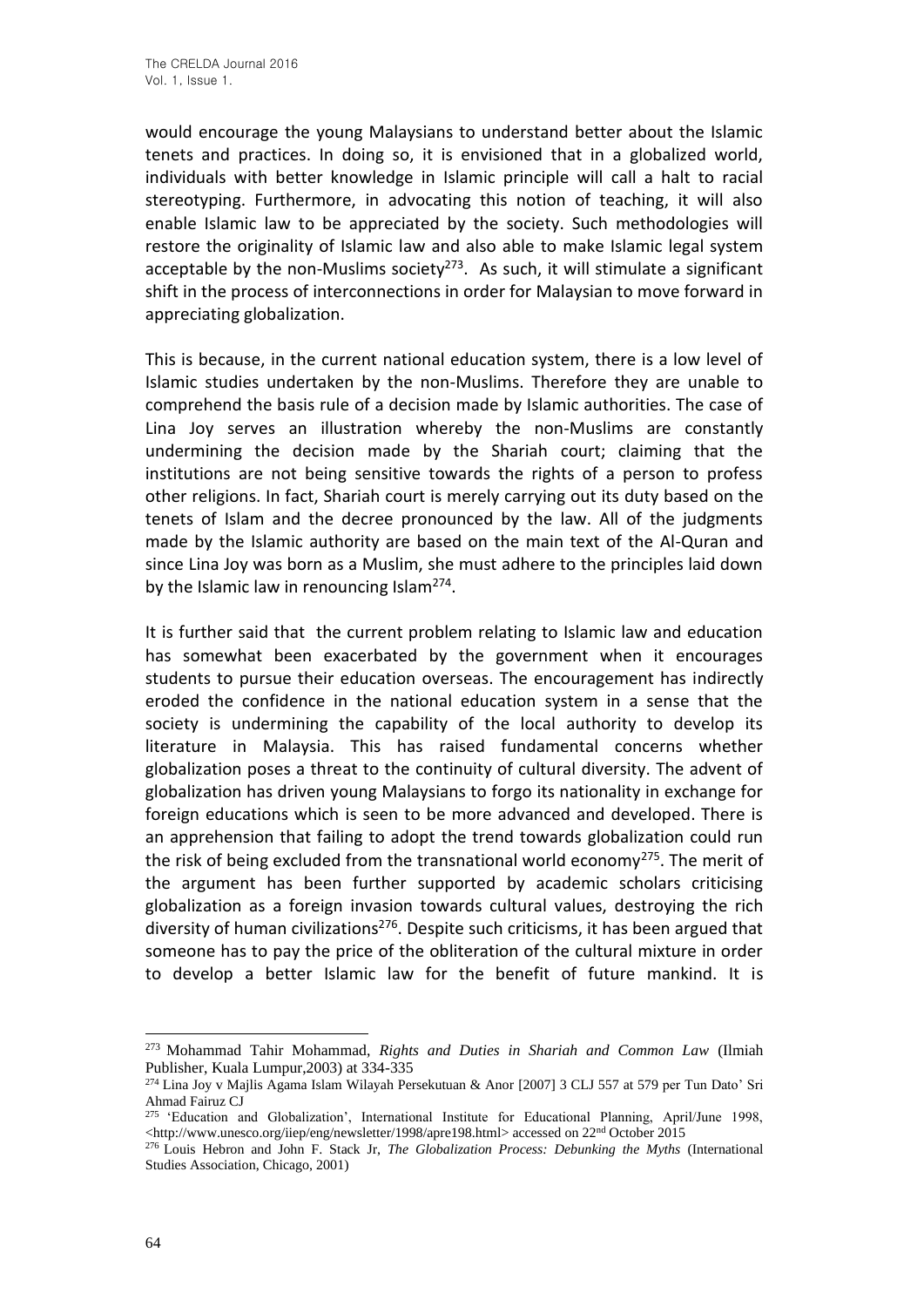emphasized that education play a very important role in educating the society on Islamic principles as well as in developing the Islamic law system in Malaysia.

#### **Human Rights**

Another significant effect of globalization is the existence of the human rights which provides a major challenge to the traditional administration in the Shariah courts system. There were ten non-governmental organizations (NGOs) that participated in Lina Joy's case in order to give pressure to the Federal Court judges<sup>277</sup>. This indicates that the impact of globalization on one's country is so potent and influential to the fact that it has caused a number of participation of organizations to be involved in the development of Islamic law.

Most of the arguments presented by the human rights organizations is based on one point - that Lina Joy's right to choose her religion which is enshrined in Article 18 of the Universal Declaration of Human Rights (UDHR) has been violated. Similarly in Indira Gandhi's case, her decisions towards the children's religion, welfare and education must be fully upheld and protected as reflected under UN Convention on the Elimination of All Forms of Discrimination against Women (CEDAW) and the UN Convention on the Rights of the Child (CRC) $^{278}$ . These external pressures have placed the lawmakers in a dilemma, to determine whether the international human rights declaration has a place in Islamic law development and if so, is it compatible with Islamic principles? Malaysia has chose to preserve the Islamic practices and values in its governance and such decision is argued to be respected. The proliferation of human rights in international relations has been argued to be merely one of the globalization mechanisms in interfering with state sovereignty in handling its affairs<sup>279</sup>. The active promotion of individual rights without understanding the essence of Malaysia Constitution; being that Muslims are bound by Islamic law is just plainly ignorant and unacceptable. It is explicitly stipulated in Clause 1A of Article 121 of the Federal Constitution of Malaya (1957) that Shariah courts have exclusive jurisdiction to hear Shariah matters. The conceptions of human rights which are clearly based on hegemonic Western culture are therefore incompatible with the ideology of Islamic laws<sup>280</sup>. It is noted that the practice of human rights in claiming to all sorts of human dignity entitlement has somewhat influenced the process of globalization. Brysk perceived that where a cosmopolitan system liberalizing individuals to pursue their rights, it will caused large number of people to suffer from both long-standing state repression and new denial of

<sup>277</sup> Namely the (1) Malaysian Bar Council, (2) Malaysian Women Power Organization, (3) Consultative Council of Religious Hindu, Christian, Buddhist and Sikh, (4) National Council of Women Organization, (5) All Women Action Society, (6) Sister in Islam, (7) Women Health Organization, (8) Women Council of Change, (9) Women Development for Change and the (10) Movement of Basic Needs of Malaysian citizens. <sup>278</sup> Ivy Josiah, Kuthubul Zaman Bukhari & A. Vaithillingam, 'Rights of Indira Gandhi and her children were

overlooked', 12 January 2016 <https://www.malaysiakini.com/letters/326430> accessed on 1st February 2016 <sup>279</sup> Jean-Marc Coicaud, Michael W. Doyle, and Anne-Marie Gardner, *The Globalization of Human Rights* (United Nations University Press, Tokyo, 2003) at 2

<sup>280</sup> Francis Loh Kok Wah and Joakim Öjendal, *Southeast Asian Responses to Globalization: Restructuring Governance and Deepening Democracy* (Nordic Institute of Asian Studies, Singapore, 2005) at 112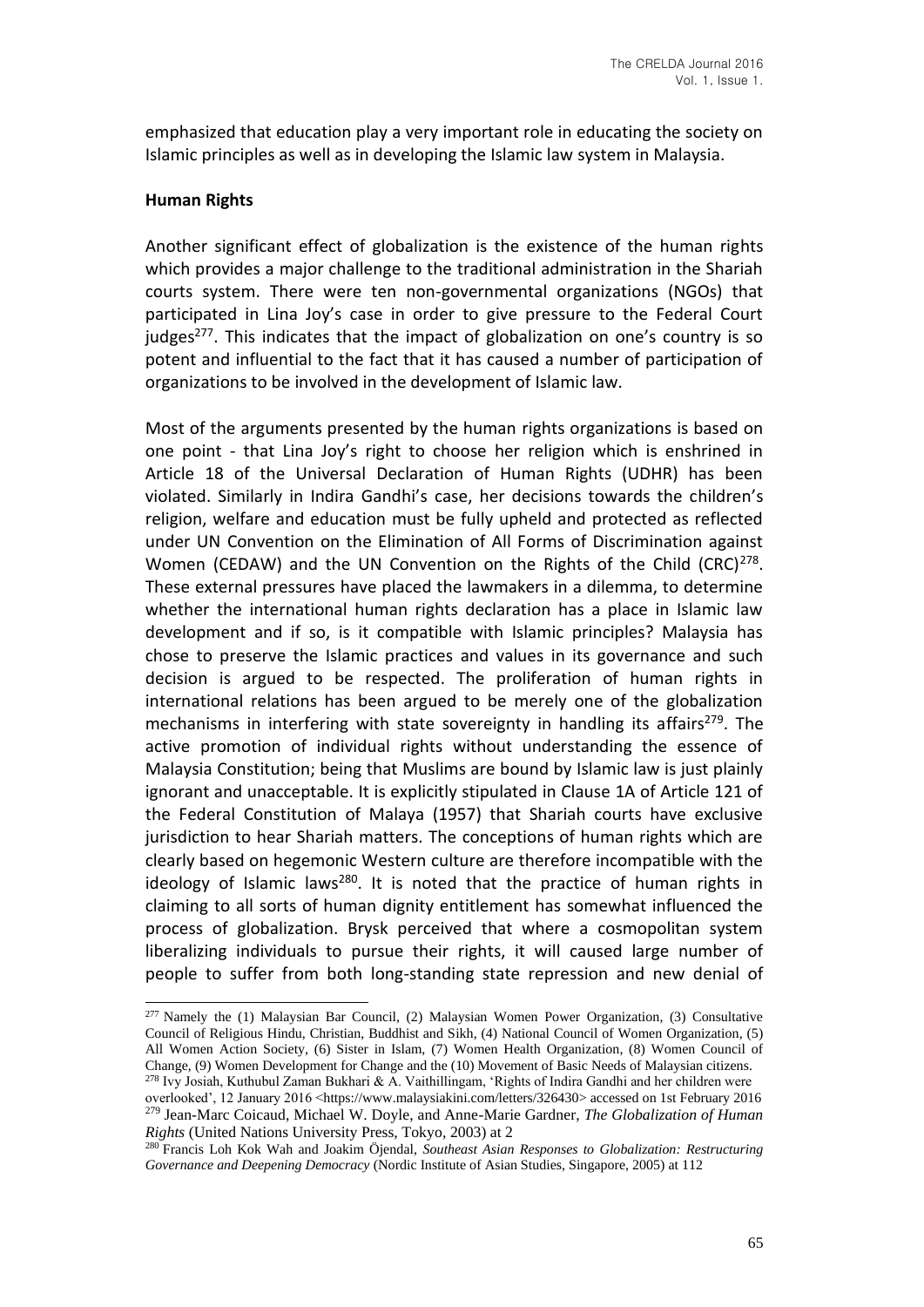rights linked to transnational forces<sup>281</sup>. In order to avoid such event from occurring, there is a need for the non-Muslims society to embrace a broader perspective towards Islamic law and be tolerance with Shariah courts' decision making. In the absence of intention to foster globalization, the human rights movement will hinder the ability of Shariah courts to develop on its jurisprudence. This can be seen in Lina Joy's case where such movements have caused a various contradictory effects on the development of Islamic law.

The involvements of NGOs have definitely encouraged many opposition politicians to condemn the government and the judicial organization. One of the opposition leader, Lim Kit Siang said that the courts' decision on Lina Joy's case have caused a major blow and a grievous setback to Malaysia as a secular nation<sup>282</sup>. Even the political analysts observed that the rapid growth of Shariah court system would undermine the country's reputation as a tolerant and progressive Muslim nation<sup>283</sup>. Notwithstanding such contentions, it has been revealed that main components of globalization such as freedom of speech and social movements have reinforced the administration in the Shariah courts. It has encouraged Shariah courts to take into account the laws and administration in other countries in order to ascertain how other secular countries would decides in such situation.

As such, the trepidation shown by the political analysts with regards to the inefficiency of Shariah courts is not entirely true. The Lina Joy's case has encouraged Shariah courts to develop Islamic laws towards adopting international standards in other areas as well. For instance, in relation to banking, where Malaysia has been successful in attracting foreign financial institutions to conduct Islamic banking business in which the banking system is regulated according to Shariah laws<sup>284</sup>. According to Tan Sri Dato' Dr. Zeti Akhtar Aziz, the Governor of Central Bank of Malaysia, the ability of the Islamic banking industry to adapt to international standards has led to more than 300 Islamic financial institutions to be launched worldwide across 75 countries<sup>285</sup>. The capacity of non-Muslims countries to engage and accept the intricacies of Islamic principles shows that the global dominant phenomenon of globalization has astoundingly allowed Islamic law to develop not only domestically but internationally as well. Undoubtedly, it is clear that globalisation has far-reaching effects and is embedded within the daily administration of the Shariah courts.

## **Conclusion and Suggestion**

<sup>281</sup> Alison Brysk, *Globalization and Human Rights* (The Regents of the University of California, USA, 2002) at 1

<sup>&</sup>lt;sup>282</sup> 'Malaysia rejects Muslim convert's bid to be recognized as Christian' The Associated Press,  $29<sup>th</sup>$  May 2007, <http://iht.com/articles/ap/2007/05/30/asia/AS-GEN-Malaysia-Religious-Rights.php> accessed on 19<sup>th</sup> October 2015

 $\frac{283}{284}$ ibid

<sup>284</sup> 'Islamic Banking & Takaful' Central Bank of Malaysia, <http://www.bnm.gov.my/index.php?ch=fs\_mfs&pg=fs\_mfs\_bank> accessed on 1st January 2016  $285$  ibid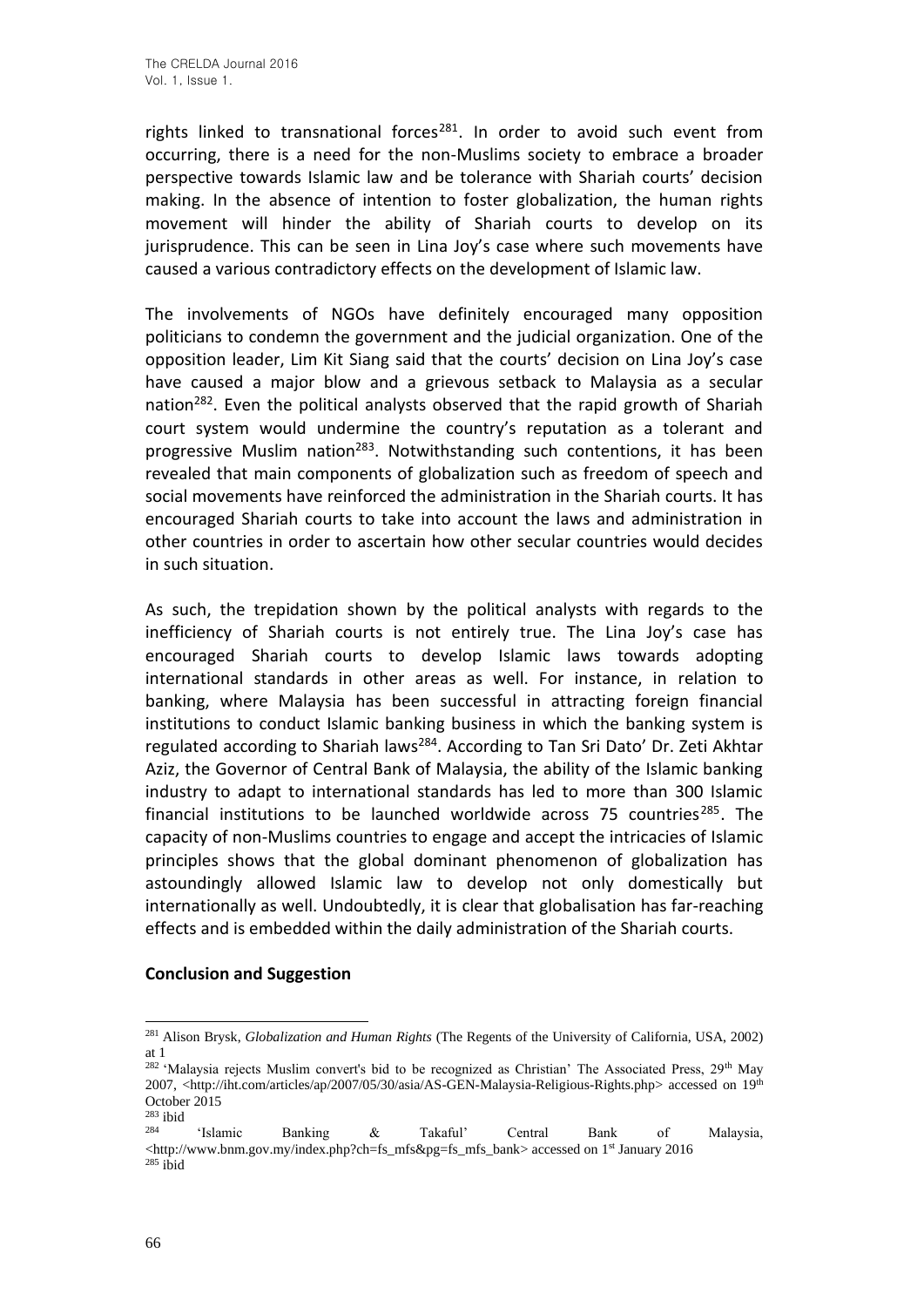In conclusion, it is undeniable that various problems have arisen in relation to Islamic law as a result of globalization. From migration to the movements of human rights organizations, this article has uncovered the complex challenges that the globalization presents to the development of Islamic law. Many of the obstructions in the growth of Islamic literatures emerged by the non-Muslims locally but subsequently have expanded worldwide. The negative criticisms brought against Islamic laws are one of the implications of globalization. Globalization has indeed changed the meaning and importance of culture and national identity in world affairs<sup>286</sup>. In addition to that, even the former Prime Minister of Malaysia, Dr. Mahathir Mohamed have acknowledged that the new thinking of liberalization caused by globalization has obliterated the Islamic traditional methods in administering Muslims' way of life<sup>287</sup>. Such sentiments are undoubtedly true as the thoughts of the non-Muslims society are heavily influenced by western culture promoted by globalization. In the absence of understanding how Islamic law works, their disparagements towards Malaysia's administration would impair Malaysia's identity as a progressive nation.

Nevertheless, it is noted that one cannot simply blame globalization for the plights suffered in the progress of developing better laws. Globalization has allowed Malaysia to develop a strong positive relationship with other countries such as India and China; being that the Malaysian government recognizes the Chinese and Indian immigrants' rights to adopt a better livelihood in Malaysia. Furthermore, the historical evidence of British endorsing common law principles into Malaysia civil law system and acknowledging the application of Islamic law to Muslims indicates that Malaysia are open-minded towards globalization<sup>288</sup>.

These consequences are just few examples that have highlighted the enormous benefits brought by migration to Malaysia as a whole. In an effort to develop a better Islamic jurisprudence, the Ministry of Education should consider to restructure the syllabus of the Islamic education in the national schools to include the current social issues pertaining to Islam at the primary level. By introducing the history and principles of Islamic law to both Muslim and non-Muslim students at primary school level, it would embed cultural sensitivity and understanding at a young age. Apart from that, the suggestion of preparing non-Muslim students with Islamic literature from a young age will allow them to keep abreast with the Islamic tenets and principles. It is nevertheless acknowledged that this recommendation may receive criticisms given the fact that many people would not agree with the notion to instill Islamic principles to the non-Muslims. It is argued that it is desirable for every individual regardless their race and religion to divest themselves from cultural stagnation. In an increasingly globalized world,

<sup>286</sup> Jan Aart Scholte, 'Beyond the Buzzword: Towards a Critical Theory of Globalization' in Eleonore Kofman and Gillians Young (eds.), *Globalization: Theory and Practice* (London, Pinter, 1996)

<sup>287</sup> Bridget Welsh, 'Malaysia and Globalization: Contradictory Currents' in Samuel S. Kim., *East Asia and Globalization* (Rowman & Littlefield Publishers, Inc, USA, 2000) at 233

<sup>288</sup> Section 3(1) and section 5(1) of the Civil Law Act 1956 are known as the 'saving provisions' whereby English common law and equity is applicable in the absence of written law in force.